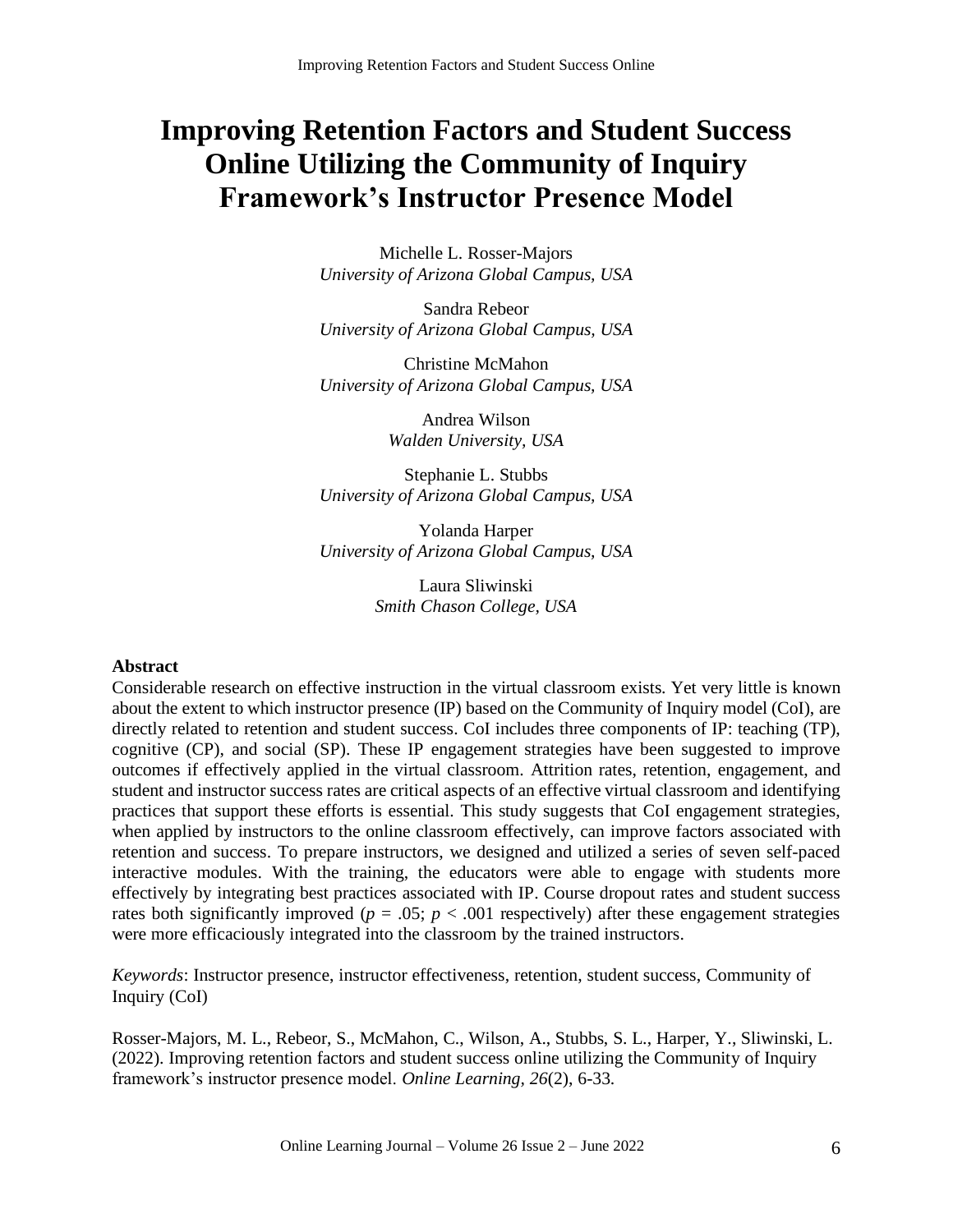The number of online courses has surged over the past 20 years, increasing concerns about effectiveness and retention (Lee & Choi, 2016; Sorensen & Donovan, 2017). In 2017, there were over six million students enrolled in online courses (U.S. Department of Education, 2019). This is an increase of two million students over a five-year period (U.S. Department of Education, 2017). Although student enrollment in secondary education has dipped, students taking courses solely online grew by 15.4% (Lederman, 2018). In addition, 35.3% of postsecondary students in the U.S. were enrolled in online institutions (National Center for Education Statistics' Integrated Postsecondary Education Data System, 2018).

Online classes are growing in popularity as students and employers recognize the flexibility and value of these courses. Now, given the COVID-19 pandemic, many higher learning institutions were forced to shift to offering courses online and this trend may permanently drive more students to earn credits or entire degrees online (Gallagher & Palmer, 2020; Smalley, 2020). While online courses offer students flexibility and increased health safety, there remains the issue of student retention and success at the postsecondary level that all institutions will have to address. Researcher and educational stakeholders must acknowledge that "the necessity for improving quality teaching has never been as compelling" (Saroyan  $\&$ Trigwell, 2015, p. 92).

# **Literature Review**

# **Student Retention and Success**

Student retention and success have been common concerns for traditional as well as online educational institutions (Gyurko et al., 2016; Lee & Choi, 2011; Sorensen & Donovan, 2017; Tinto, 2012); however, it has been suggested that online learning has predominantly more challenges in these areas than traditional learning institutions (Allen & Seaman, 2015; U.S. Department of Education, 2019). Identifying ways to improve these factors has been a common thread of research since online education has become a viable option for learners (Allen & Seaman, 2017; Sorensen & Donovan, 2017).

Understanding why students drop out of school is important in learning how to improve retention rates (Bawa, 2016; Sorensen & Donovan, 2017; Tinto, 2012). Retention rates are described as the number of students who return to the same university year after year to continue their education (National Student Clearinghouse Research Center, 2019). One factor affecting retention is course dropout rates. Dropout rates have been defined in numerous ways, but essentially whether a student drops from a course, or from the institution, the consequences to retention are similar (Xavier & Meneses, 2020). Data underscore that 40% to 80% of online students drop out of school prior to completing their degrees, which is suggested to be 10% to 20% higher than students attending traditional institutions (Christensen & Spackman, 2017). Hart et al. (2017) found that students were less likely to succeed in online courses than they were in face-to-face formats, even with the same instructor. This disproportion has increased the need for those in higher education to more effectively identify how to better support students with the goal of earning their degree online (Xavier & Meneses, 2020). Hence, strategies that address specific dropout factors as well as success are important considerations for online learning institutions.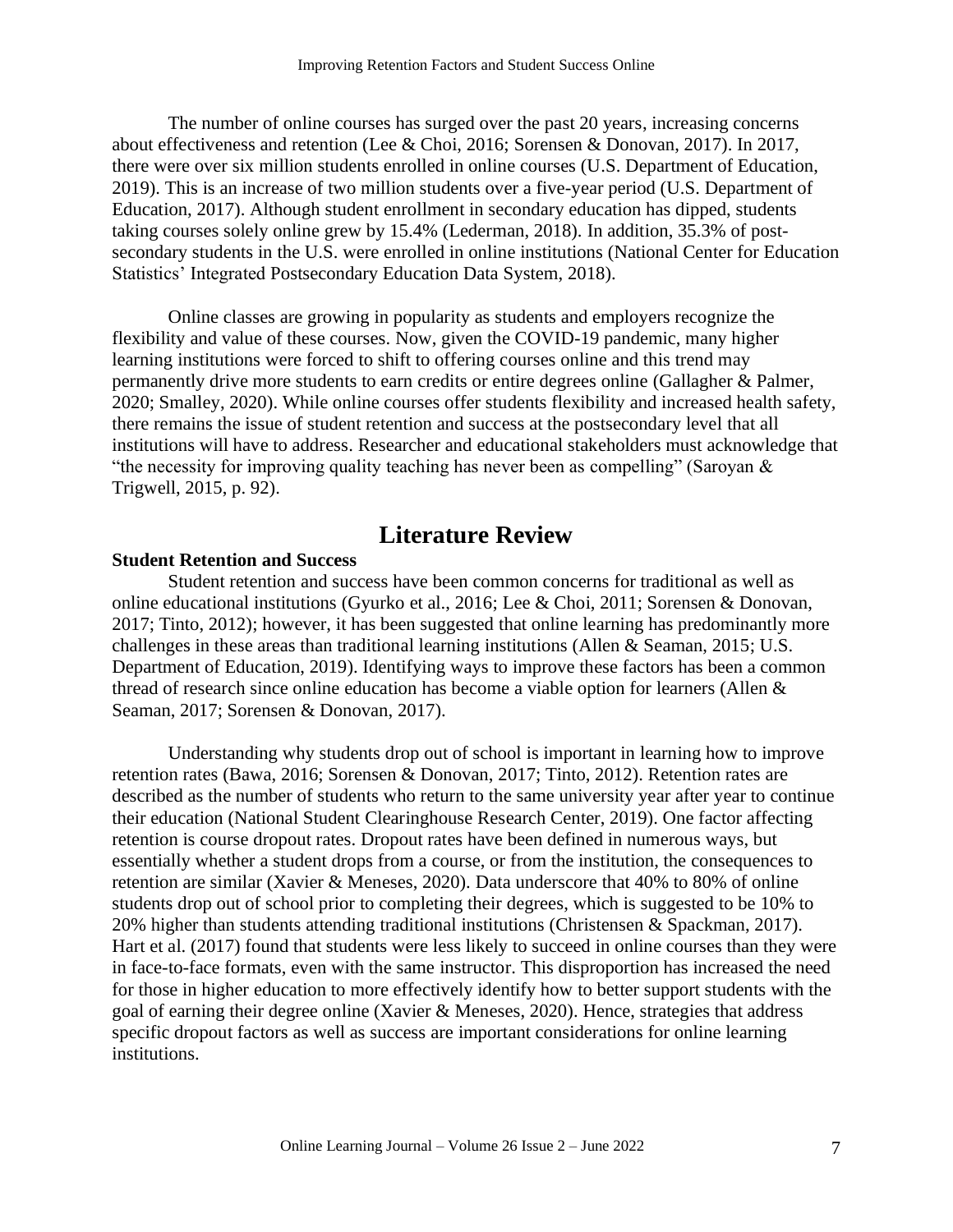#### *The Drop Factor*

"To improve retention rates, a better understanding as to why students drop out of online education is needed" (Sorensen & Donovan, 2017, p. 207). The research suggests many factors for why students leave school, including personal situations (Evans, 2020), job-related issues, feelings of isolation (Collins et al., 2019; Lederman, 2020), a lack of belonging, competence, and autonomy (Chen & Jang, 2010), self-efficacy (Bawa, 2016), motivation (Lederman, 2020), and depleted resources and support (Stoessel et al., 2015). But addressing the factors as separate components may not be the solution. Lee and Choi (2011) researched retention associated with online learning for a decade and suggested that no one factor is a primary cause for dropping out of school. Rather they suggest that it is an "interaction of numerous factors that eventually lead to a student to complete or not complete a course" (Lee & Choi, 2011, p. 615).

#### *The Pass Factor*

One important factor related to retention and course progression is course success (Chang & Kim, 2021; Hart et al., 2017). Students who struggle to pass their courses often experience financial challenges, are in jeopardy of being on academic probation, and eventually drop out. Hart et al. (2017) suggests that students taking courses online have lower course success than traditional students do, further supporting the importance of addressing how to support online learners in passing their courses.

#### **Engagement**

Both student and instructor engagement have been connected to retention and student success (Collins et al., 2019; Rosser-Majors et al., 2021). Gray and DiLoreto (2016) suggest that "active learning and student engagement is imperative for increased student learning and ultimately retention" (para. 4). However, this engagement must be encouraged and purposefully applied by the instructors (Garrison et al., 2000; Gray & DiLoreto, 2016); the research suggests it is one of the most important variables affecting student learning and outcomes (Collins et al., 2019; Gray & DiLoreto, 2016), as successful faculty engagement positively influences retention and student satisfaction in online programs (Anderson & Elloumi, 2008; Garrison, 2009; U.S. Department of Education, 2019). However, effective training about engagement is an important element in the preparation of online instructors (Gyurko et al., 2016).

Although effective engagement with students is necessary by instructors, professional development opportunities aligned to crucial areas of teaching practices is rarely offered (Lackey, 2011; Palloff & Pratt, 2013). Bawa (2016) suggests that institutions are not doing enough to develop instructors to better support students' needs in the online learning context and suggest that institutions tend to just create more courses with higher enrollment numbers. In addition, identifying what constitutes successful faculty engagement can be challenging (Mandernach et al., 2015; Sliwinski & Rosser-Majors, 2018). The key proponents of instructor presence (IP) engagement strategies based on the CoI model suggest that instructor engagement is vital in contributing to the "dynamics of an online educational experience" (Garrison et al., 2010, p. 6), yet the satisfaction and efficacy of an instructor must also be considered, as this variable too, can affect an instructor's quality of teaching (Dietrich, 2015; Holzberger et al., 2013; Toropova et al., 2020) even with effective development, as well as the sustainability of the engagement strategies learned.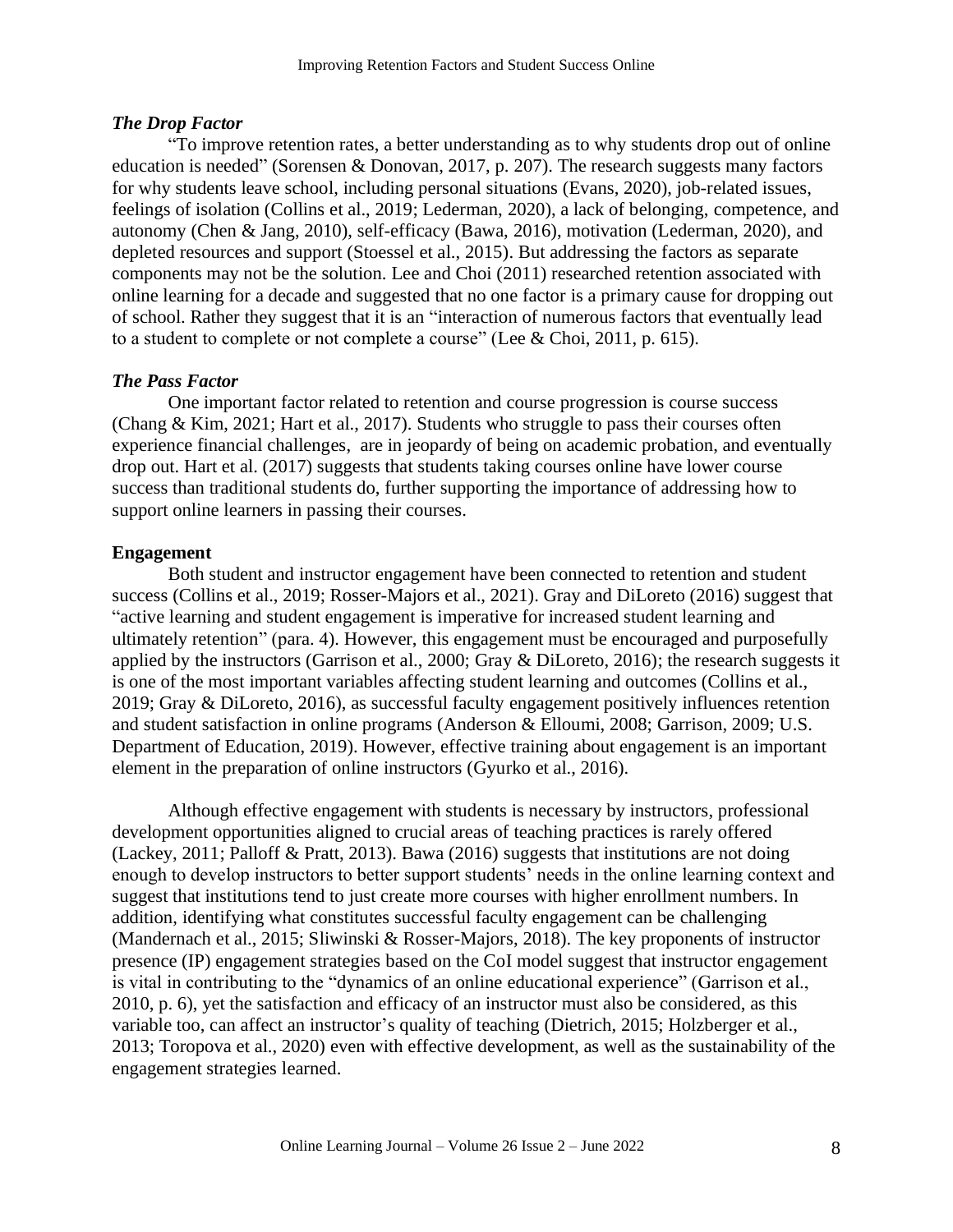## *Instructor Efficacy and Satisfaction*

Although teaching quality has a direct correlation to the learning environment, its sustainability can also be affected by instructor satisfaction (Toropova et al., 2020) and selfefficacy (Holzberger et al., 2013), which in turn, affects an instructor's level of interaction with students (Jamieson & Shaw, 2019). Numerous factors impact instructor satisfaction negatively in the online classroom: i.e., large time commitment, the challenge level (Seaton & Schwier, 2014), the increased workload (Bolliger & Wasilik, 2009), lack of student relationships (Lloyd et al., 2012), and the efficacy for mastering online teaching (Buchanan et al., 2013), which is also suggested to "influence the amount of stress and anxiety that people experience as they engage in an activity" (Doménech-Betoret et al., 2017, para 4).

For those who teach online, personal satisfaction and growth are reported to be highly important to one's rationale for teaching online (Green et al., 2009). Other factors suggested to contribute to instructor satisfaction include serving vulnerable populations who may not otherwise have a chance to earn a college degree (Dufner, 2018), and being valued and respected for their work by university leadership (Friedman et al., 2017). Hence, personal, psychological, environmental, institutional, technical, and pedagogical factors should all be considered when developing strategies that increase efficacy (Holzberger et al., 2013; Toropova et al., 2020) Hence, an important course design element is the deliberate acknowledgment of time-in-class restraints and how the course structure can better support the level of instructor engagement that is necessary to engage online learners successfully. The assessment of the level of instructor satisfaction in this modality is crucial to maintaining sustainability that supports student success and retention factors (Al-Samarraie et al., 2018; Dietrich, 2015).

#### **COI: An Engagement Processing Model Utilizing Instructor Presence Applications**

Instructor presence, based on CoI, comprises the interactive teaching engagement strategies based on cognitive, teaching, and social presences, and has been suggested to be a key factor in improving students' success and retention in online learning environments (Dixon, 2010; Rebeor et al., 2019). Each area of presence relies on the others to effectively improve engagement and motivation in an online course. It is much more than logging into class on a regular basis or replying to a student in a way that does not encourage meaningful thought or further exploration. Effective IP is composed of TP, SP, and CP and the coordination of all three of these components is critical in the online classroom. CoI is directly related to instructor behaviors which attempt to increase critical thought and deeper application by students.

IP based on CoI, is founded on the seminal work of John Dewey (1859-1959) and has been a predominant foundation for research in online learning since the late 1990s (e.g., Dixon [2010], Popescu & Badea [2020], and Krzyszkowska & Mavrommati [2020]), and has been accommodated to numerous research projects. In fact, the CoI model "is one of the most extensively used frameworks in online teaching and learning" (Castellanos-Reyes, 2020, p. 558).

The basic premise and goal of this model of formal education…was the creation and sustainability of a community of inquiry. The goal was to define, describe and measure the elements…The framework attempted to outline not only…social, cognitive, and teaching presence…but also the dynamics of an online educational experience (Garrison, 2009, p. 5).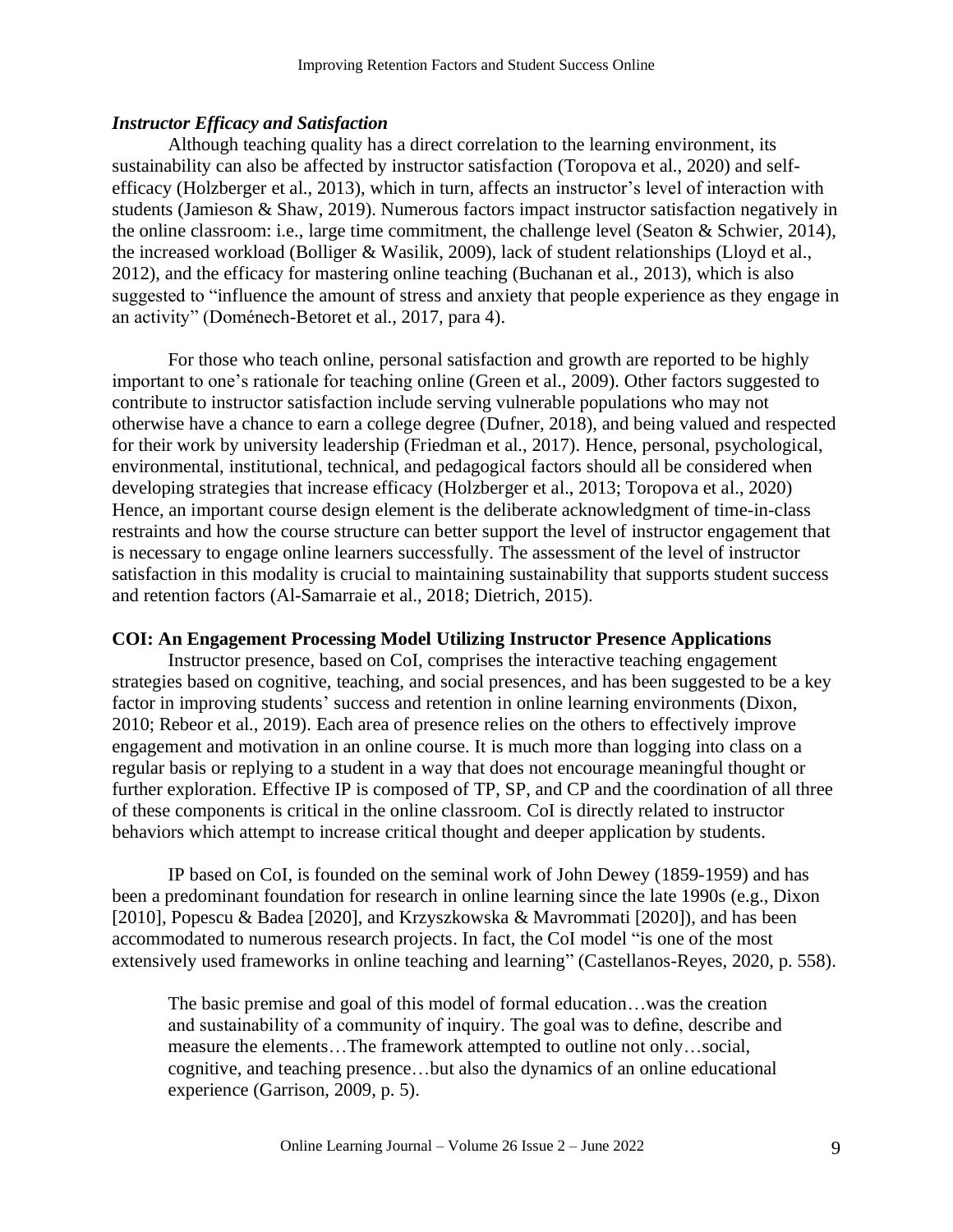The engagement strategies associated with IP are diverse (Garrison et al., 2009), and they have been applied to online learning for over the past two decades (Popescu & Badea, 2020). During this time, researchers have modified, recreated, and repurposed the IP (CoI) components to reflect advancing technological applications as well as researched-based findings associated with online learner needs (Garrison et al., 2009). However, the original CoI model (Garrison et al, 1999) (Figure 1), as applied to this research, suggests that three elements, TP, SP, and CP are essential to "the quality of the educational experience and learning outcomes" (p. 92) and instructor engagement in the online course context.

# **Figure 1**

*The Community of Inquiry Model (CoI)*



*Note*. CoI suggests that IP includes social, cognitive, and teaching presence. Each component supports the other through the application of appropriate discourse, the setting of the online learning environment's climate, and the appropriate use of content. From "Critical Inquiry in a Text-Based Environment: Computer Conferencing in Higher Education" by Garrison, D. R., Anderson, T., & Archer, W., 1999, *The Internet and Higher Education*, 2(2-3), p. 88. Copyright: Creative Commons Attribution-ShareAlike 4.0 International License.

Garrison and colleagues later also developed a 34-item instrument, which was found to be "a valid, reliable, and efficient measure of the dimensions" of the CoI framework (Arbaugh et al., 2008, p. 133). This instrument measures student perceptions of IP applications (engagement strategies). Using this assessment tool, researchers have supported its validity for reporting student perceptions of IP (Caskurlu, 2018; Stenbom, 2018). This assessment was used as a guide for creating examples in the training modules detailed in the methods section of this paper.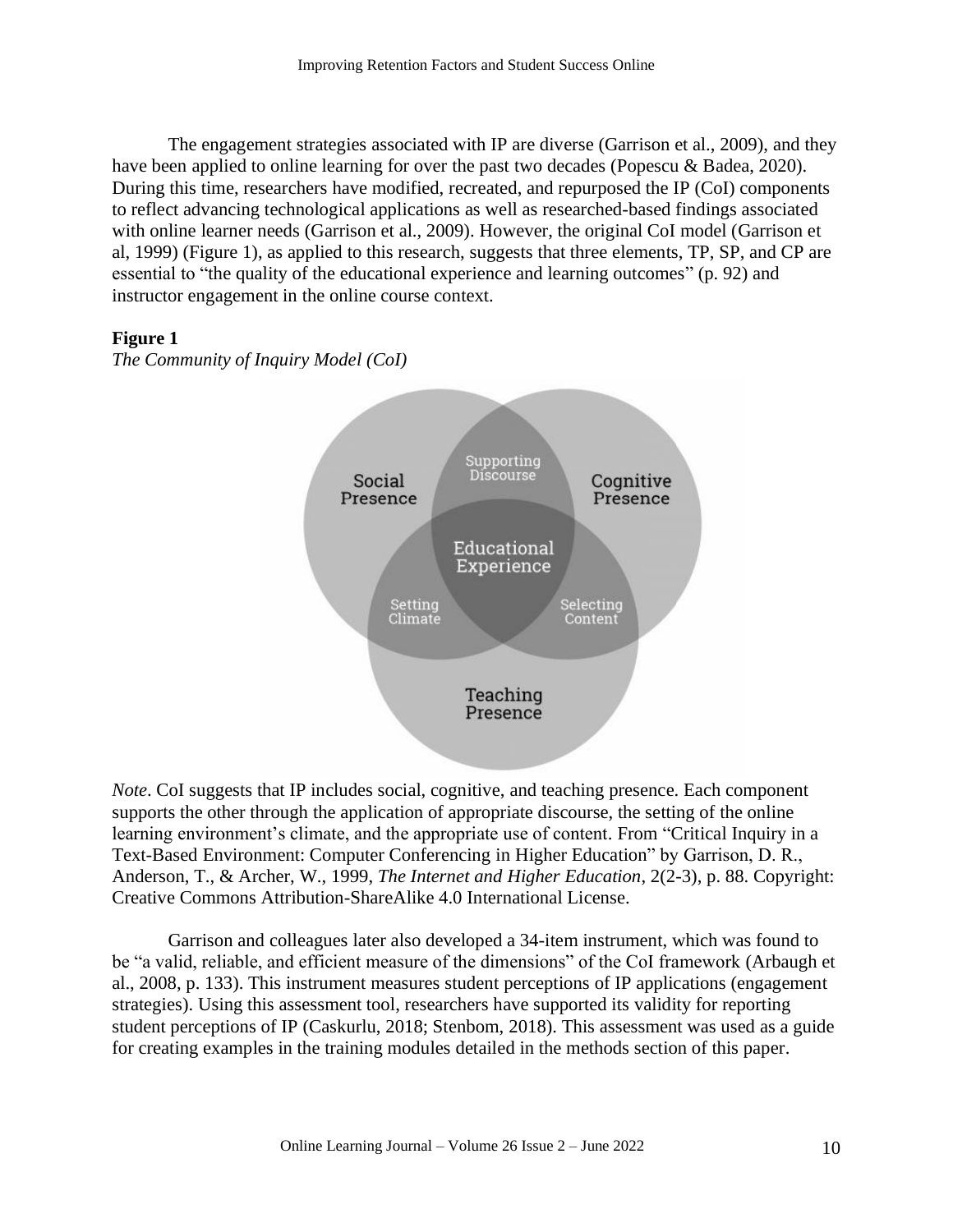#### **Cognitive, Social, and Teaching Presence**

As noted, research suggests numerous factors that affect retention and student success in the online learning modality, and similarly, the variables associated with CoI have been suggested to positively affect many of these factors. Hence, IP engagement strategies may support improvement in student success as well as a decrease the likelihood to drop out from school by more effectively encouraging the learner's participation and deeper engagement (Dixson, 2010; Hwangji, 2020; Martin & Bolliger, 2018). Yet, the research is not definitive about the direct relation of IP to retention and student success. One online editorial did note based on interviewees, including professors and students—that feelings of connectedness to the instructor, course materials, and peers, could in turn, potentially affect dropout rates positively (Carr, 2000).

The CoI model emphasizes the need for instructors to be present in the online classroom by applying practices associated with the symbiotic elements of TP, SP, and CP (Garrison et al., 2010). However, in our review of the literature there was a lack of information regarding what exactly IP engagement strategies look like, specifically, especially with the present, ever changing technological options associated with the online learning environment. To develop successful examples, one must also understand each component of IP.

# *Teaching Presence*

Teaching presence is defined as "the design, facilitation and direction of cognitive and social processes for the purpose of realizing personally meaningful and educationally worthwhile learning outcomes" (Anderson et al., 2001, p. 33). Teaching presence embodies how classes are facilitated, designed, and organized. Effective teaching presence provides students with ease of access to all parts of the online classroom (Garrison et al., 2000). It entails providing resources to improve student outcomes and timely feedback to improve learning and comprehension. Clearly communicated expectations, instructional clarity, easily accessible resources, and timely feedback are examples of teaching presence.

# *Cognitive Presence*

Cognitive presence is the fostering of intellectual curiosity, critical thinking, and creativity, encouraging students to explore and participate (Garrison et al., 1999). These factors can be accomplished in many ways such as encouraging thought and reflection within online discussion boards (Christensen & Spackman, 2017; Hwanglu, 2018) or providing effective feedback on assignments, ensuring understanding by asking questions in the discussions, or by sharing relevant knowledge from the course text and professional experience in the discussion (Garrison et al., 2000). However, to encourage this level of engagement, students must trust the environment, which is stimulated by SP.

# *Social Presence*

Social presence is critical to successful IP engagement strategy applications. It has been shown to reduce feelings of isolation, improve retention rates, improve academic performance, increase self-efficacy, and reduce feelings of isolation (Collins et al., 2019; Lederman, 2020). Social presence is much more than showing up for class. It is showing students the instructor is a real person behind the computer screen who is willing to be there to guide the student to success.

Identifying strategies that positively affect students' success and course completion rates is imperative, but complicated. Just looking at one variable provides limited perspectives.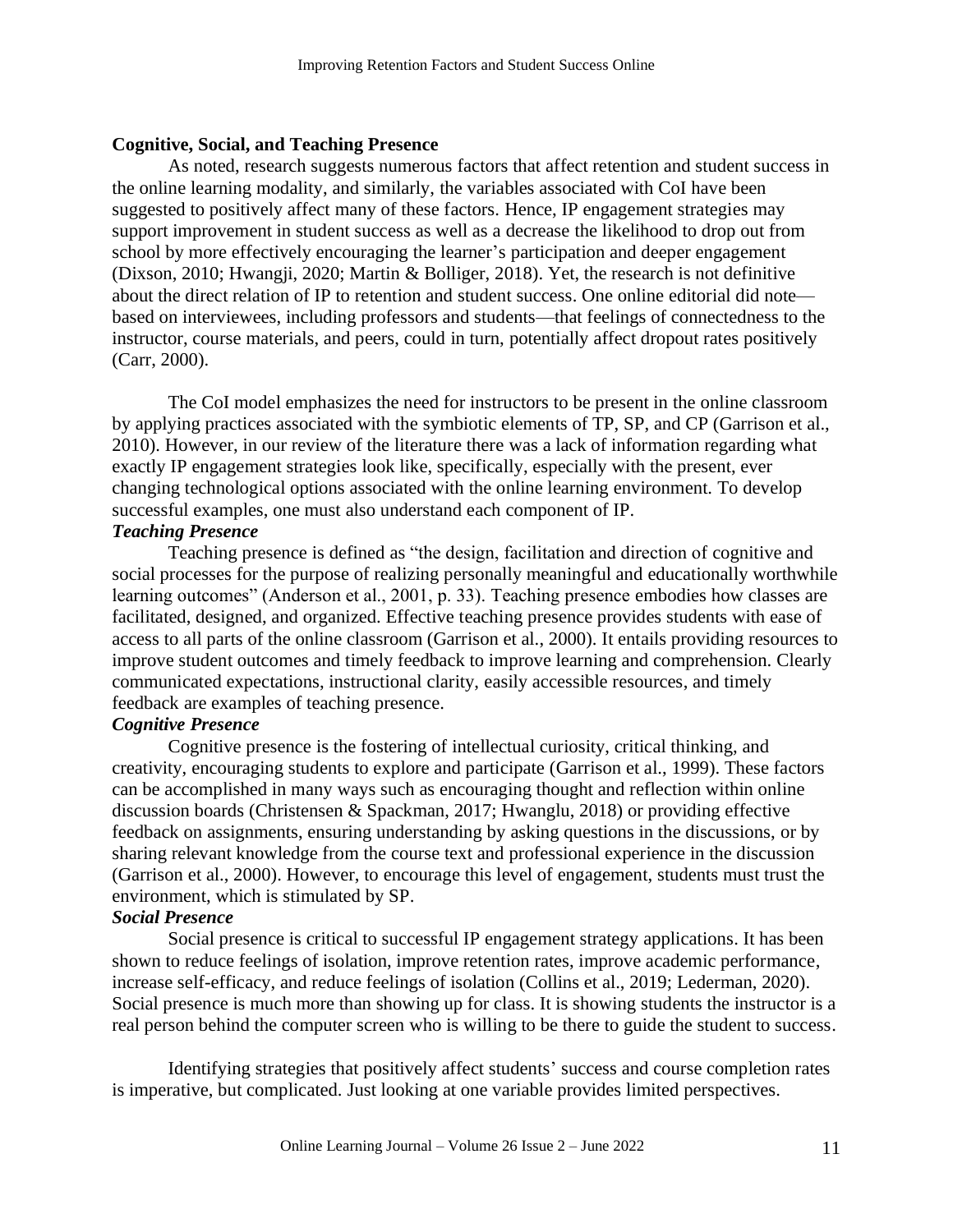However, by seeking out the factors suggested by research that affect areas of concern and merging the information that research does support may be a good place to start. Strengthening IP is one way to potentially improve student retention factors and success, and hence this study identifies the variables that IP strategies are suggested to improve, disseminates clear guidance (in the form of training modules) to instructors, measures the level of IP application improvement by these instructors, and lastly analyzes these practices.

# **Purpose of the Study and Research Questions**

The purpose of this study was to identify whether key strategies founded on the principles of IP when applied effectively would improve retention factors and student success in online courses. The rationale for creating such training utilized a quasi-experimental, causal comparative design to determine the influence of instructors' participation in the IP training on TP, SP, and CP, as well as to determine if these applications would affect course pass rates and dropout rates.

Prior to the first training module launch, the research study was approved by an Institutional Review Board (IRB). The study followed OHRP guidelines (http://www.hhs.gov/ohrp/) for protection of human subjects. Results were only accessed by the investigation team. To preserve confidentiality, courses selected for examination, as well as the participating instructors, were randomly coded. Written consent was obtained prior to any examination of courses. A pre-launch self-assessment identifying pre-dispositions about IP was distributed to all instructors and included the opportunity to participate in the study. Only consenting instructors (both full and part-time) aligned to the online university participated in this study.

The research questions:

- 1. Will a significant improvement in instructor presence engagement strategies within the learning environment be significant pre-exposure versus post-exposure of completing the IP training modules?
- 2. Do course pass rates significantly improve in courses that are instructed by participants who completed the IP training modules?
- 3. Do course drop rates significantly improve in courses that are instructed by participants who completed the IP training modules?
- 4. Do instructors experience satisfaction with the IP training and applying the strategies within their courses?

# **Methods**

# **Participants**

The participants in this study were instructors at a fully online for-profit university and were aligned with the health and behavioral science programs. Initially, 81 of 217 instructors in the college agreed to participate in the formal research (as the training was also part of an institutional initiative offered to all faculty by the college). The final number of participants to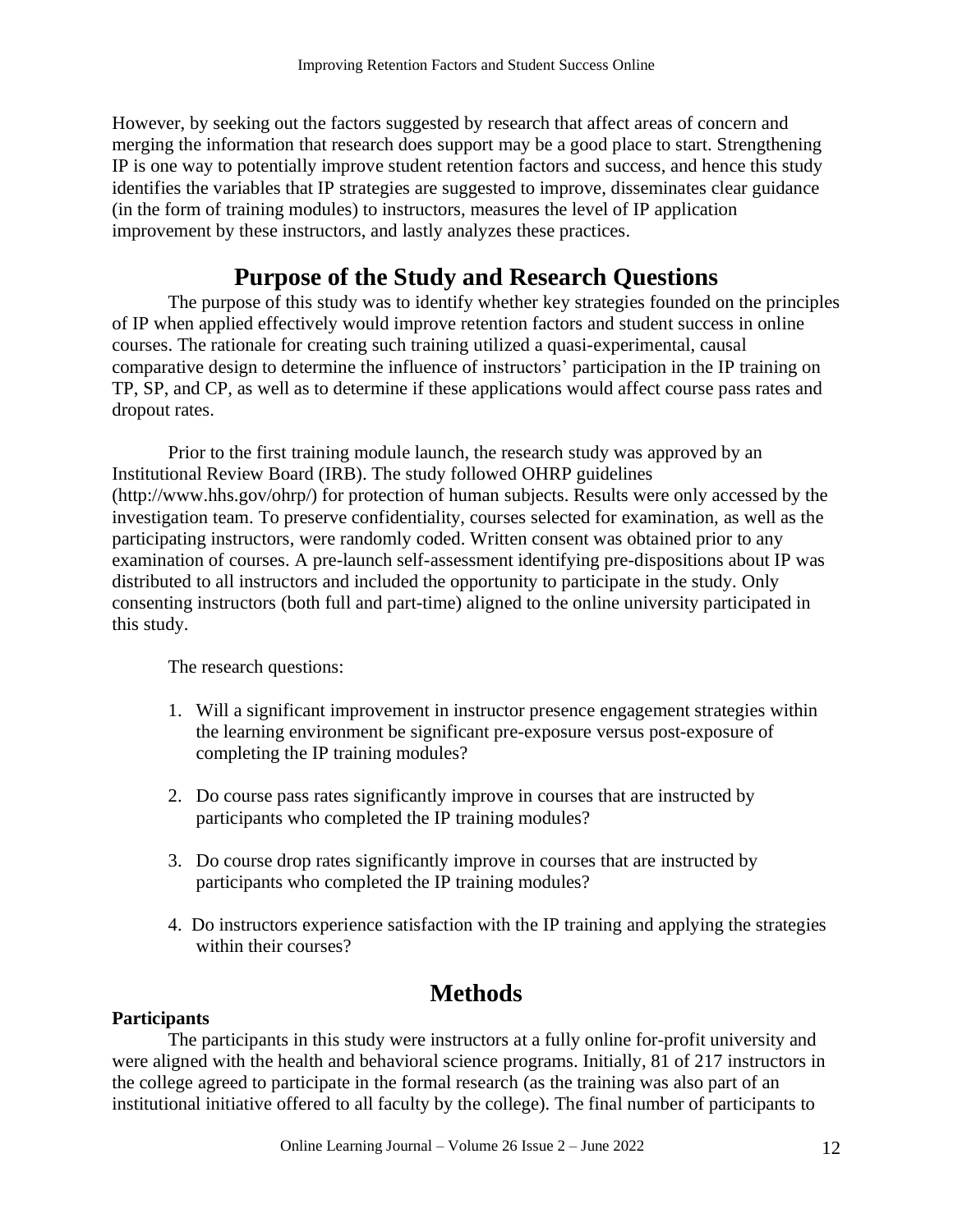complete the modules was 47 of 81. Of the 34 instructors who did not complete the training, 14 had left the university. The remaining 20 instructors completed the training but after the deadline for the formal post-analysis research. Table 1 identifies participant demographics.

# **Table 1**

*Participant Demographics*

| Demographic                                            | <b>Descriptor</b>                                    |                                                       |  |
|--------------------------------------------------------|------------------------------------------------------|-------------------------------------------------------|--|
| Gender                                                 | <b>Male: 13</b>                                      | Female: 34                                            |  |
| <b>Employment Status</b>                               | Full-time: 8                                         | Part-time: 39                                         |  |
| Degree Level                                           | Terminal<br>degree: 35                               | Master's Degree: 12                                   |  |
| Program Alignment Level                                | Master's: 16                                         | Bachelor's: 31                                        |  |
| <b>Instructor's Department Affiliation</b>             | <b>Behavioral</b><br>Sciences: 25                    | <b>Health Sciences: 22</b>                            |  |
| Longevity (Years) with the<br>Institution              | 2 years: 3<br>4 years: 3<br>5 years: 6<br>6 years: 4 | 7 years: 19<br>8 years: 8<br>10 years: $4$            |  |
| Experience (# of courses taught at<br>the institution) | $13-22:4$<br>$30-36:4$<br>$41-49:7$<br>$51-57:7$     | $60-69:7$<br>$70-85:5$<br>$90-125:7$<br>$153 - 190:3$ |  |

The instructors' courses that were later evaluated for IP engagement strategies totaled 188 (94 pre- and 94 post-training). Thirty-seven of the instructors taught undergraduate courses; the ten remaining taught master's courses. See Table 2 for pre- post- course sizes.

# **Table 2**

*Rubric Evaluated Course Sizes Pre- Post-Training*

| <b>Course Size Pre-training</b> |    | Post-training |
|---------------------------------|----|---------------|
| <b>Breakdowns: Course:</b>      |    | Course: #     |
| # of students $#$ Instructors   |    | instructors   |
| $\langle 9$                     | 11 | 11            |
| $10-15$                         | 14 | 14            |
| $16 - 20$                       |    | Q             |
| $21 - 25$                       | 10 | 10            |
| 26-30                           |    |               |

Participants were provided with a series of seven self-paced interactive training modules highlighting specific methods designed to enhance TP, SP, and CP in the online classroom. Strategies were designed based on research findings utilizing the CoI framework assessment tool (e.g., Damm, 2016), as well as our current teaching application practices and observations of courses for over a decade.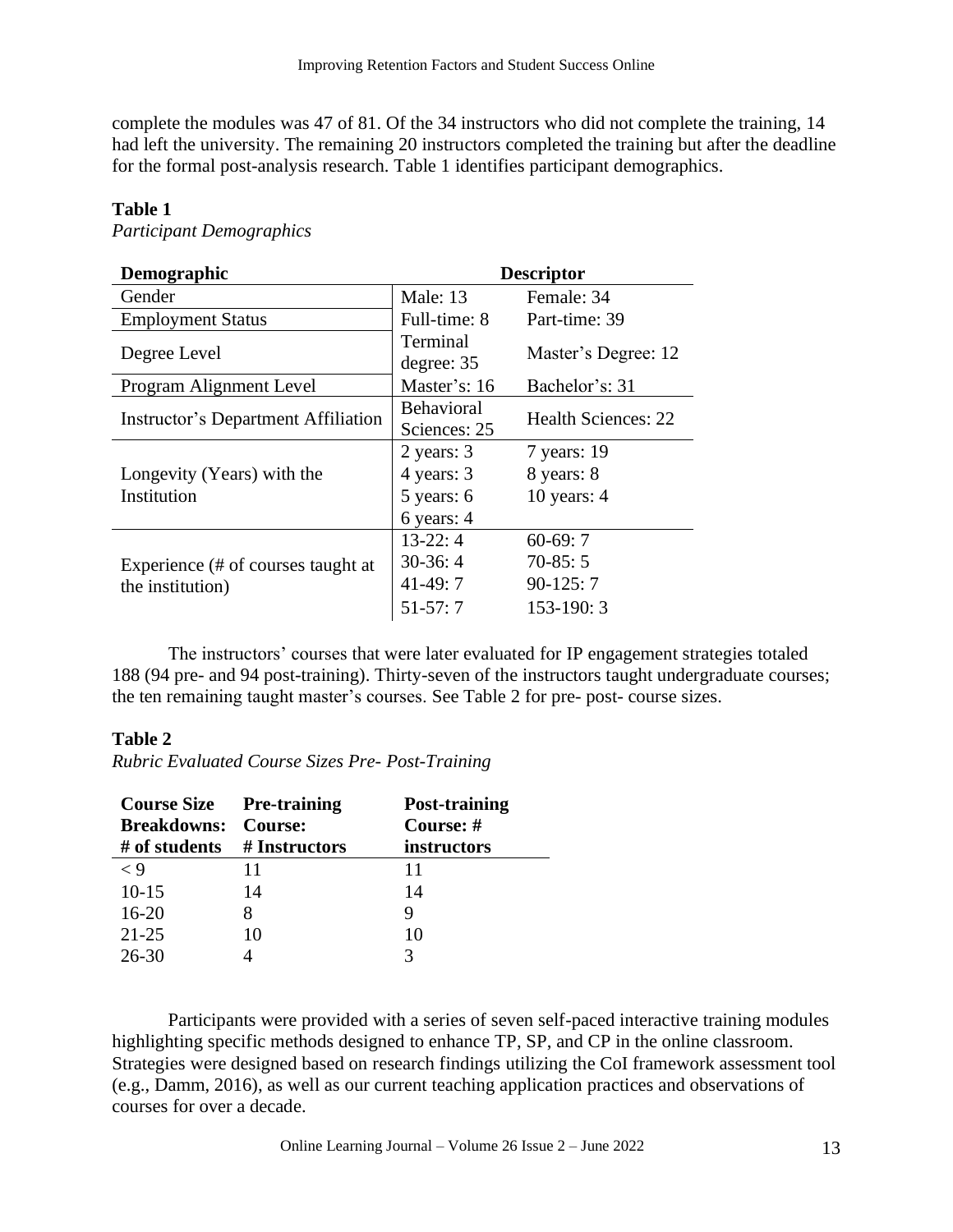#### **The Intervention**

#### *Development and Dissemination of the Modules*

The goal of the development of the IP-based self-paced interactive training modules was to develop the participants' knowledge about IP based on CoI. Strategies included sharing specific examples and interactive self-evaluation opportunities. Specifically, we designed examples that we determined would support the variables that are suggested to affect student success and retention.

The final product included seven training modules that specifically addressed the components of IP: TP, SP, and CP. The content was developed over the period of one year, using scholarly resources and the foundations of Garrison's model and assessment tool (Arbaugh et al., 2008) to not only develop instructor knowledge about the framework, but to also offer concrete examples of how to apply the concepts within the online environment using interactive content and strategies. Examples used in the self-paced training were identified and collected from the virtual classrooms of faculty who exhibited high levels of each component with their permission and were also created by our team and media specialist. Table 3 lists a portion of the application examples for each area of IP that were included in the training modules.

| <b>Teaching</b><br><b>Presence</b>                                                                                                                                  | <b>Social Presence</b>                                                                                                                                                                                                                                                         | <b>Cognitive Presence</b>                                                                                                                                                                                                                                                                                          |  |  |  |  |  |
|---------------------------------------------------------------------------------------------------------------------------------------------------------------------|--------------------------------------------------------------------------------------------------------------------------------------------------------------------------------------------------------------------------------------------------------------------------------|--------------------------------------------------------------------------------------------------------------------------------------------------------------------------------------------------------------------------------------------------------------------------------------------------------------------|--|--|--|--|--|
|                                                                                                                                                                     | <b>ANNOUNCMENTS</b>                                                                                                                                                                                                                                                            |                                                                                                                                                                                                                                                                                                                    |  |  |  |  |  |
| • Clear, thorough,<br>and organized<br>expectations,<br>$\bullet$ Consistent and<br>weekly<br>engagement<br>• Elaboration<br>about weekly<br>activities<br>included | • Warm and motivating tone<br>• Contains video, audio, images,<br>or quotes<br>• Opportunity for students to<br>"see" and get to know the<br>instructor as more than just<br>someone behind a computer                                                                         | • Encourages critical thought/expansion of<br>knowledge<br>• Learning style options provided                                                                                                                                                                                                                       |  |  |  |  |  |
|                                                                                                                                                                     | <b>BIOS</b>                                                                                                                                                                                                                                                                    |                                                                                                                                                                                                                                                                                                                    |  |  |  |  |  |
| <b>NA</b>                                                                                                                                                           | • Includes pertinent information<br>• Welcoming tone<br>• Suggests a real person behind<br>the screen                                                                                                                                                                          | • Includes professional<br>interests/research/publications piquing interest and<br>dialogue from students<br>• Connects professional expertise to content                                                                                                                                                          |  |  |  |  |  |
|                                                                                                                                                                     | <b>FEEDBACK</b>                                                                                                                                                                                                                                                                |                                                                                                                                                                                                                                                                                                                    |  |  |  |  |  |
| • Rubrics<br>provided and<br>aligned to<br>activities                                                                                                               | • Responds in a personal manner<br>to all students' introductions<br>• Refers to the student by name.<br>• Salutations<br>• Demonstrates positive regard<br>and emotions, such as respect,<br>empathy, and enthusiasm. (Use<br>of emoticons, humor, self-<br>disclosure, etc.) | • specific responses<br>• relevant<br>• additional examples or resources are shared<br>• critical content insight shared<br>• extend their thinking on the topic,<br>• prompt for elaboration,<br>• inquire about examples of their main points,<br>• challenge their assumptions and defend their main<br>points, |  |  |  |  |  |

# **Table 3**

# *Instructor Presence Application Examples*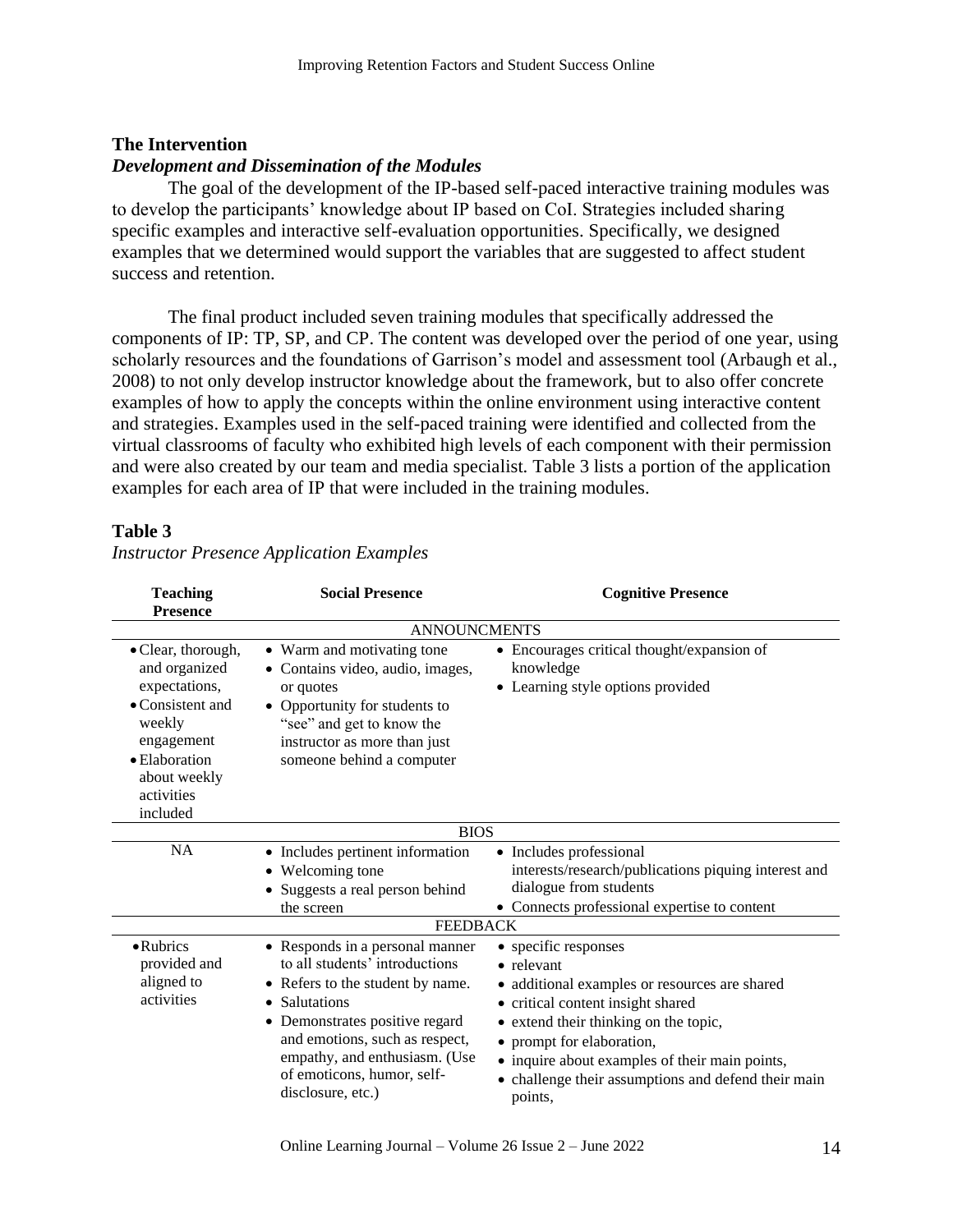| • Genuine interest in who the | • are contextualized/aligned with the student's   |
|-------------------------------|---------------------------------------------------|
| student is                    | original posting,                                 |
|                               | • requires students to consider, apply, evaluate, |
|                               | defend and/or explain information                 |
|                               | • encourages dialogue                             |

The modules were then developed and disseminated to health and behavioral sciences instructors who had consented to participate. The modules were organized as the following:

- Module One: Introduction to Instructor Presence
- Module Two: Cognitive Presence: Part One
- Module Three: Cognitive Presence: Part Two
- Module Four: Social Presence: Part One
- Module Five: Social Presence: Part Two
- Module Six: Teaching Presence
- Module Seven: It's a Wrap: Applying All Three Areas of Presence Together (Included a post-assessment)

The modules were launched as each module's development was completed. The subsequent launch and roll-out of modules occurred over a period of a year and six months.

#### **Instruments and Measures**

#### *Instructor Presence Applications Rubric*

To assess the level of IP applied to the classroom, two analytical rubrics were developed by the researchers: one for pre-module training and one for post-module training. As noted above, the rubrics were created using the CoI 34-item instrument (Arbaugh et al., 2008) as a guide. This tested rubric identified applications perceived by students as IP applications and were used to identify areas that should be assessed within the online classroom. In addition, the rubrics were calibrated by our team to establish inter-rater reliability (intraclass correlation coefficient  $[ICC = .9]$ ). The "reliability value ranges between 0 and 1, with values closer to 1 representing stronger reliability" (Koo & Li, 2016, p. 155).Total courses assessed equaled 94 pre-training and 94 post-training.

It was necessary to create two rubrics since the learning management system (LMS) had also changed at the same time the IP modules were launched. Changes were minor and included the removal of assessment areas associated with the LMS that no longer were available or became available. For example, there was a "Meet Your Instructor" tab in the pre-training LMS that was no longer available in the new LMS. This area was removed in the post-training rubric Also, an additional grading feedback area was included in the new LMS.

Each of the areas of presence reflected differing applications to assess: CP included 12 applications; SP included 31 applications, and TP included 20 applications (19 areas for the pretraining rubric due to plagiarism detection system not being able to be monitored by reviewers in the pre-training LMS.) (See Appendices C and D for more detail.) An analytical rubric was chosen since it specifically measures performance from differing lenses (Brookhart, 2013), and provides a more accurate profile of the strengths and weaknesses in one's performance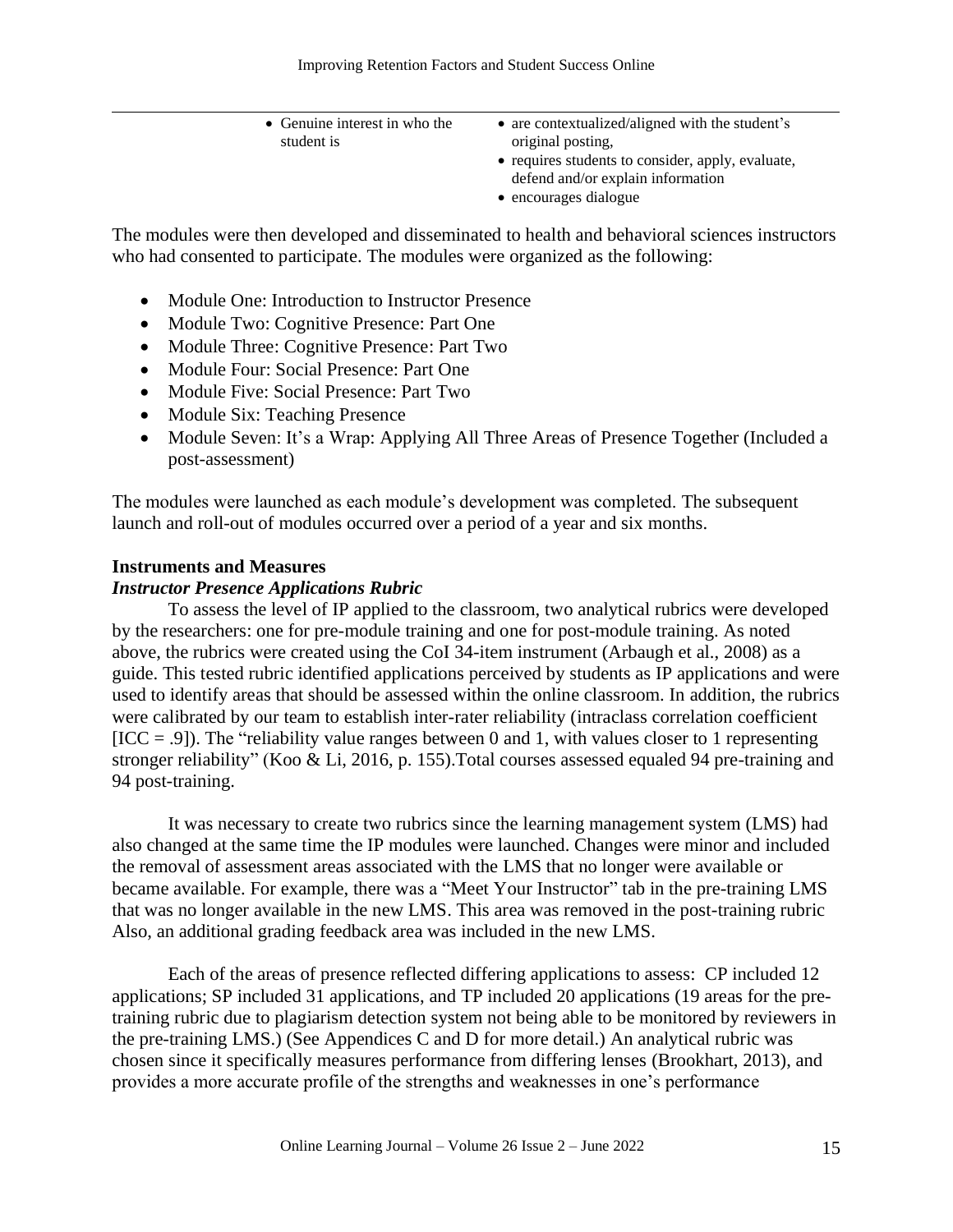(Gronlund, 1998). Using the rubric, TP, SP, and CP were rated separately. Then, a final overall rating was averaged.

# *Extraneous Variables*

Our research protocol also included extraneous variables (EVs) that could have potential effects on course drop and pass rates to further support, or refute, any findings of our principle analysis, as simply looking at IP applications could potentially create less credible findings since research has suggested that it is the interdependency of factors that affect retention and success (Sorensen & Donovan, 2017). We included demographic data, as well as department affiliation (behavioral or health sciences), student surveys, and performance ratings that were collected at the end of the module dissemination. Table 4 provides a definition for each EV.

# **Table 4**

| <b>Variable</b>                       | <b>Description</b>                                                                                                                                                  |
|---------------------------------------|---------------------------------------------------------------------------------------------------------------------------------------------------------------------|
| Longevity                             | The number of years that the instructor had been employed with the university.                                                                                      |
|                                       | Groups were created: Years $(2-6)$ and $(7+)$                                                                                                                       |
| Experience                            | This was based on the number of courses that the instructor had taught. Groups<br>were created: 0-49, 50-99, 100+.                                                  |
| Program Alignment Level               | Identified if the instructor was aligned to an undergraduate or graduate program.                                                                                   |
| Instructor's Department               | Behavioral Sciences ( $n=25$ ) and Health Sciences ( $n=22$ )                                                                                                       |
| Affiliation                           |                                                                                                                                                                     |
| Degree Level                          | Instructor's highest degree level: masters or terminal degree                                                                                                       |
| Performance Ratings (IQR, FSDA, EOCS) |                                                                                                                                                                     |
|                                       | A third of the scores were identified as the "High" category and the lower third of scores as the "Low" category                                                    |
| <b>Instructional Quality Review</b>   | The IQR Scale is a Likert scale ranging from 0-4: "0" being "Not Observed"; 4                                                                                       |
| (IQR)                                 | being "Distinguished". The IQR is performed annually by fulltime faculty who                                                                                        |
|                                       | lead the course associated with the instructor.                                                                                                                     |
| <b>Faculty Support Development</b>    | Reflects a more frequent monitoring of required participation in the classroom                                                                                      |
| Associate Score (FSDA)                | by instructors. The FSDA score was based on institutional engagement                                                                                                |
|                                       | requirements and were weighted as follows:                                                                                                                          |
|                                       | Announcements: 10%                                                                                                                                                  |
|                                       | Response to Students: 10%<br>$\bullet$                                                                                                                              |
|                                       | Instructive Feedback: 30%                                                                                                                                           |
|                                       | Discussion Forums: 35%                                                                                                                                              |
|                                       | Posting Grades: 15%                                                                                                                                                 |
|                                       | The Likert scale ranged from 0 (not posted) to 4 (exceeds expectations).                                                                                            |
| End of Course Survey (EOCS)           | This survey reflects student perceptions in each course and is cumulative. The<br>scale is a Likert scale ranging from 0 (Strongly Disagree) to 4 (Strongly Agree). |
|                                       | The scale included seven questions related specifically to the course                                                                                               |
|                                       | perceptions, eight questions specifically related to the perceptions associated to                                                                                  |
|                                       | the instructor, and one question about the student's overall academic                                                                                               |
|                                       | experience.                                                                                                                                                         |

*Extraneous Variables and Descriptions*

# *Instructor Satisfaction*

As noted above, the satisfaction of the instructors was also important to include in our analysis since this can affect instructor behaviors in the classroom, including the potential for sustainably applying IP practices (Holzberger et al., 2013; Jamieson & Shaw, 2019; Toropova et al., 2020). The evaluation of satisfaction was a self-reported post-survey asking instructors to rate their satisfaction using a numerical scale (1=Not Satisfied; 10=Very Satisfied), a semidichotomous scale (Yes/No/Maybe), as well as an open-ended comment question: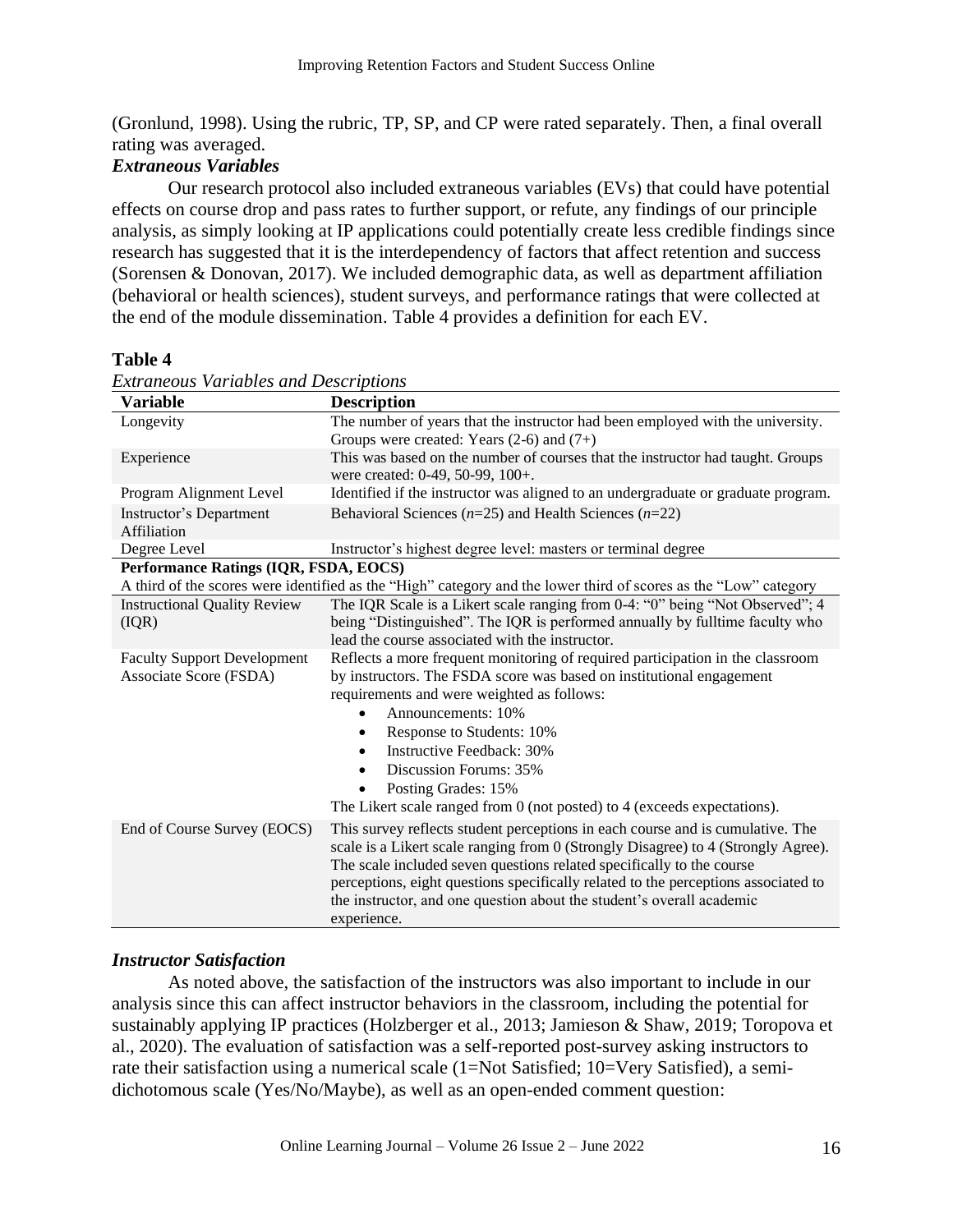- 1. Rate your current level of satisfaction regarding the Instructor Presence Development Series. (1=Not Satisfied; 10=Very Satisfied)
- 2. If you increased/improved your presence, do you believe it increased your teaching enjoyment based on the results? (Yes/No/Maybe)
- 3. Do you feel that the professional development series on instructor presence was worth the time needed to complete them? (Yes/No/Maybe)
- 4. Please share any additional comments you would like to provide related to the topic of instructor presence in online courses.

# *Course Pass and Drop Rates*

Course pass and drop rates were assessed through the institution's data management system using Excel. Each course that was assessed for IP applications were also analyzed for these two factors by taking the original number of enrolled students in the course and dividing by the number of students who completed the course, as well as the final number of students who passed the course. For the undergraduate courses a D- was considered passing. For graduate courses, a C was considered a passing grade.

# **Data Collection**

During data collection, confidentiality was of the upmost importance. First, the instructors were coded to deidentify and as the information was collected it was aligned to the coded individual. Specific collections included 1) demographic characteristics, 2) extraneous variables, 3) performance ratings, 4) IP pre- and post- strategy application scores, and 5) course drop rates and students pass rates (pre- versus post-). The demographic characteristics, EVs (gender, employment status, degree level, program alignment level, department affiliation, longevity with the institution, experience, and performance ratings ), and drop and success rates were identified using the institutional data base. Pre- and post-training IP application strategies were scored based on the IP rubric created by our research team, as elaborated in the Instruments and Measures section. Satisfaction of the instructors was collected with a self-reported survey. Figures 4 and 5 note the questions and results.

To maintain the data, preparing it to be analyzed by SPSS, Excel was used, organizing the instructors' demographic characteristics, EVs, associated IP scores pre- and post-, other indicated performance measures, as well as the qualitative satisfaction data. Once all data was organized SPSS was used to analyze it.

#### **Data Analysis**

SPSS was used to analyze the quantitative data. To address satisfaction, comments were coded as being satisfied (y), not satisfied (n), or unknown (uk). An omnibus test using MANOVA was used to legitimate rejection of the null hypothesis in the design since the IP variables were highly correlated. T-tests were used post hoc to determine the precise location of the significant differences. Wilks' lambda was performed on the EVs: longevity, experience,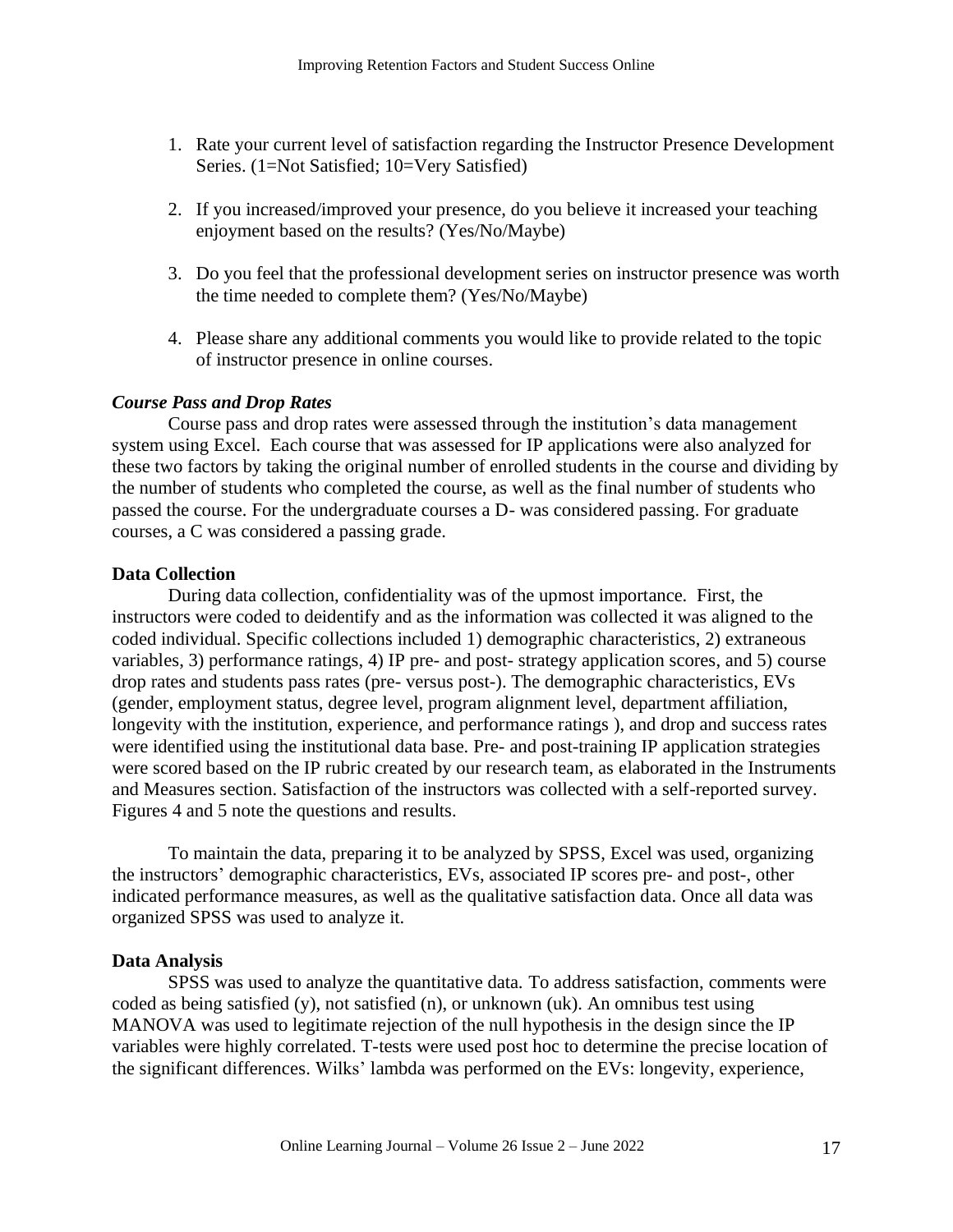program alignment level, instructor's department affiliation, degree level, performance ratings, and student ratings (Table 4).

# **Results**

**Research Question One**: Will a significant improvement in instructor presence applications within the learning environment be evident pre-exposure versus post exposure of the IP training modules?

The paired samples two-tailed *t* test reflected significant improvement of IP strategy applications in all areas of IP pre-training versus post-training: social presence  $(p = .000)$ ,  $t(46) =$  $-5.20$ ; cognitive presence,  $(p=.000)$ ,  $t(46) = -6.45$ ; and teaching presence  $(p=.008)$ ,  $t(46) = -2.79$ .

**Research Question Two:** Do course pass rates significantly improve in courses that are instructed by participants who completed the IP training modules?

Based on the paired samples two-tailed *t* test, significant improvement in course pass rates in courses that were taught by instructors who had been exposed to the IP training modules,  $(M = -3.34, SD = 11.39)$ ,  $t(46) = 4.8$ ,  $p = .05$ ) was evident. To account for EVs (longevity, experience, program alignment level, instructor's department affiliation, degree level, performance ratings, and student ratings) that could potentially affect the improvement in pass rates pre to post exposure, an analysis using the multivariate test, Wilks' lambda, was performed. All of the identified variables were not significant ( $p < 0.01$ ): degree level ( $F [1,45] = .66$ ,  $p = .42$ ,  $r^2 = .01$ ); program alignment level (*F* [1, 45] = .55, *p* = .65,  $r^2 = .01$ ); number of courses taught  $(F [2, 44] = .12, p = .89, r^2 = .01)$ ; instructor's department affiliation  $(F [1, 45] = 4.45, p = .04, r^2$  $(2, 0.09)$ ; performance scores (*F* [4, 41] = .30, *p* = .87,  $r^2$  = .03), and experience (*F* [1, 45] = .44, *p*  $=$  .51,  $r^2 = .01$ ); and longevity  $(F [1, 45] = .48, p = .49, r^2 = .01)$ .

To further identify outside factors that could contribute to the student pass rates, the holistically analyzed variable of "performance scores" was broken down by three components: End of Course Student Survey (EOCSS), Faculty Activity Report (FAR), and the Instructional Quality Review (IQR, an annual performance assessment). For the mixed design ANOVA, simple categorical representations of each were created by grouping the upper third of scores as the "High" category and the lower third of scores as the "Low" category. Hence, a third of the data points in the middle were removed from the analysis. The original scores were condensed to the high and low ratings overall, so the decision to create the two categories was made. For EOCS, FSDA, and IQR High/Low, there were no main effects on success. With regard to interaction effects, the EOCS and FSDA also had none. However, there was a marginally significant interaction effect of IQR High/Low for success ( $F$ [1, 33] = 4.29,  $p$ =.05,  $r^2$  = .12) and for drop out  $(F[1,33] = 4.36, p = .05, r^2 = .12)$ . The High IQR group (higher quality review scores) experienced a greater improvement pre-to-post in student success (Figure 2).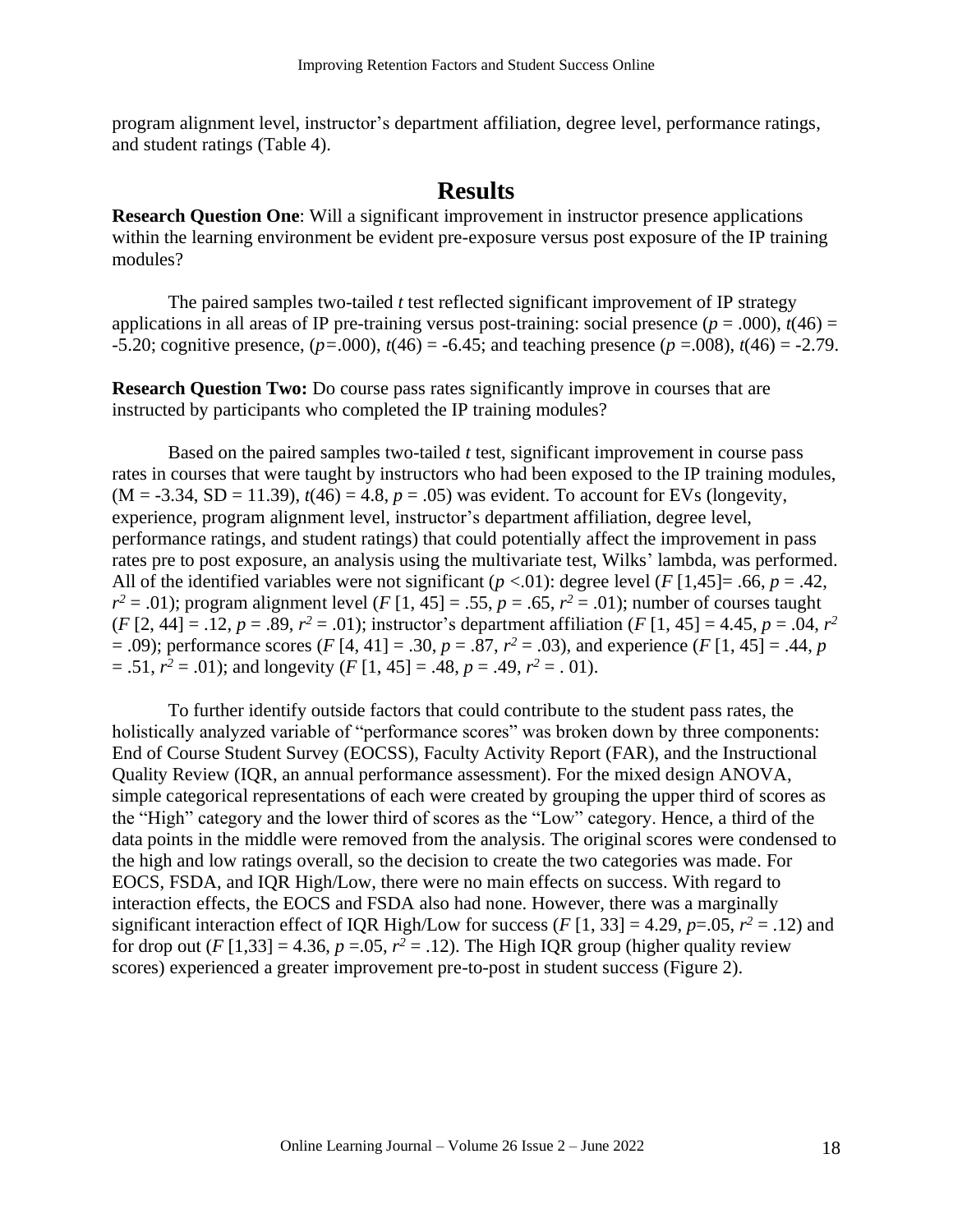

**Figure 2** *Estimated Marginal Means for Course Pass Rates*

**Research Question Three:** Do course drop rates significantly improve in courses that are instructed by participants who completed the IP training modules?

Based on the paired samples two-tailed *t* test, course drop rates did improve significantly  $(M = 5.45, SD = 9.34), t(46) = 4.00, p < .001$ . Again, to rule our other variables affecting the success rates, an analysis using the multivariate test, Wilks' lambda, was performed on the EVs. All of the identified variables were not significant ( $p < .01$ ): degree level - (F [1,45] = .05,  $p =$ .83,  $r^2 = .001$ ); program alignment level - (F [1, 45] = .13,  $p = .72$ ,  $r^2 = .003$ ); number of courses taught - (F [2, 44] = 1.53,  $p = .23$ ,  $r^2 = .07$ ); department affiliation (F [1, 45] = .71,  $p = .41$ ,  $r^2 =$ .02); performance scores (F [4, 41] = .71,  $p = .95$ ,  $r^2 = .02$ ); and longevity (F [1, 45] = .48,  $p = .02$ );  $.49, r^2 = .01$ .

As applied to success, a mixed design ANOVA was also analyzed for EOCS, FSDA, and IQR scores individually. Similarly, there were no main effects on course drops. The EOCS and FSDA also had no interaction effects. There was a marginally significant interaction effect of IQR High/Low for success for drop out  $(F [1, 33] = 4.36, p = .05, r^2 = .12)$ . As was with success, the High IQR group (higher quality review scores) experienced a greater improvement pre-topost in both the drop rates (Figure 3).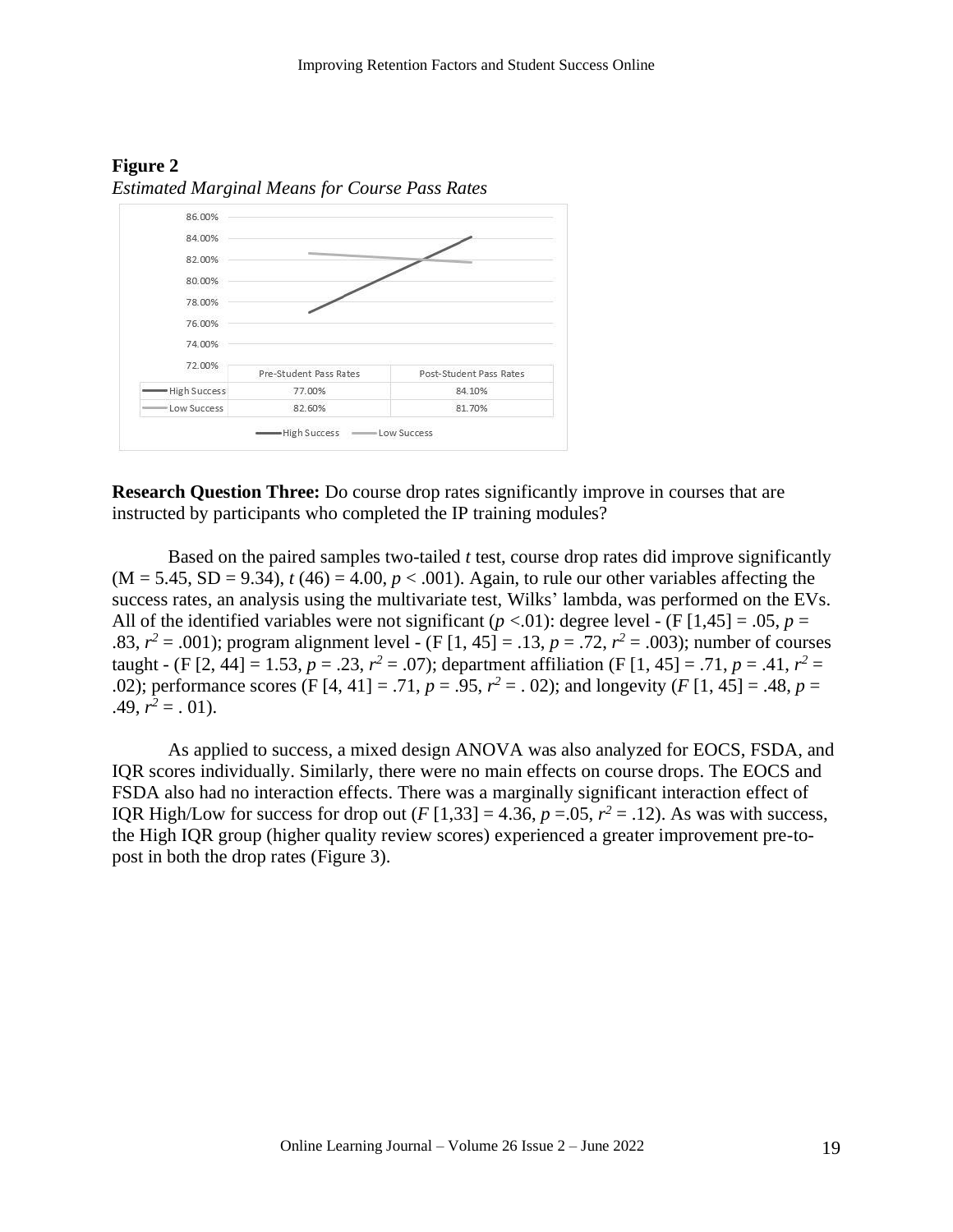**Figure 3** *Estimated Marginal Means for Course Drops*



**Research Question Four:** Do instructors experience satisfaction with the IP training and applying the strategies within their courses?

Figure 4 and Table 5 include the results of the satisfaction survey questions. Most of the instructors were satisfied with the new engagement strategies as applied in their courses.

# **Figure 4**

*Satisfaction of the Instructors with IP: Numerical Scale.*

| Very Not<br>Satisfied |                      |  |      | O    |     |         |       | Very      |
|-----------------------|----------------------|--|------|------|-----|---------|-------|-----------|
|                       | # of<br>participants |  |      |      |     |         | 20    | Satisfied |
|                       | %                    |  | 2.5% | 2.5% | 10% | 20% 15% | - 50% |           |

# **Table 5**

*Satisfaction of the Instructors with IP: Semi-Dichotomous Scale.*

If you increased/improved your presence, do you believe it increased your teaching enjoyment based on the results?

| <b>Yes</b>                   | Maybe    | N <sub>0</sub>                                                                                           |
|------------------------------|----------|----------------------------------------------------------------------------------------------------------|
| $86.5\%$ (32) $13.5\%$ (5) 0 |          |                                                                                                          |
| complete them?               |          | Do you feel that the professional development series on instructor presence was worth the time needed to |
| $V_{\alpha}$                 | $M$ avhe | NΩ                                                                                                       |

| Yes      | Maybe      | No.    |
|----------|------------|--------|
| 83% (39) | $12\%$ (5) | 5% (2) |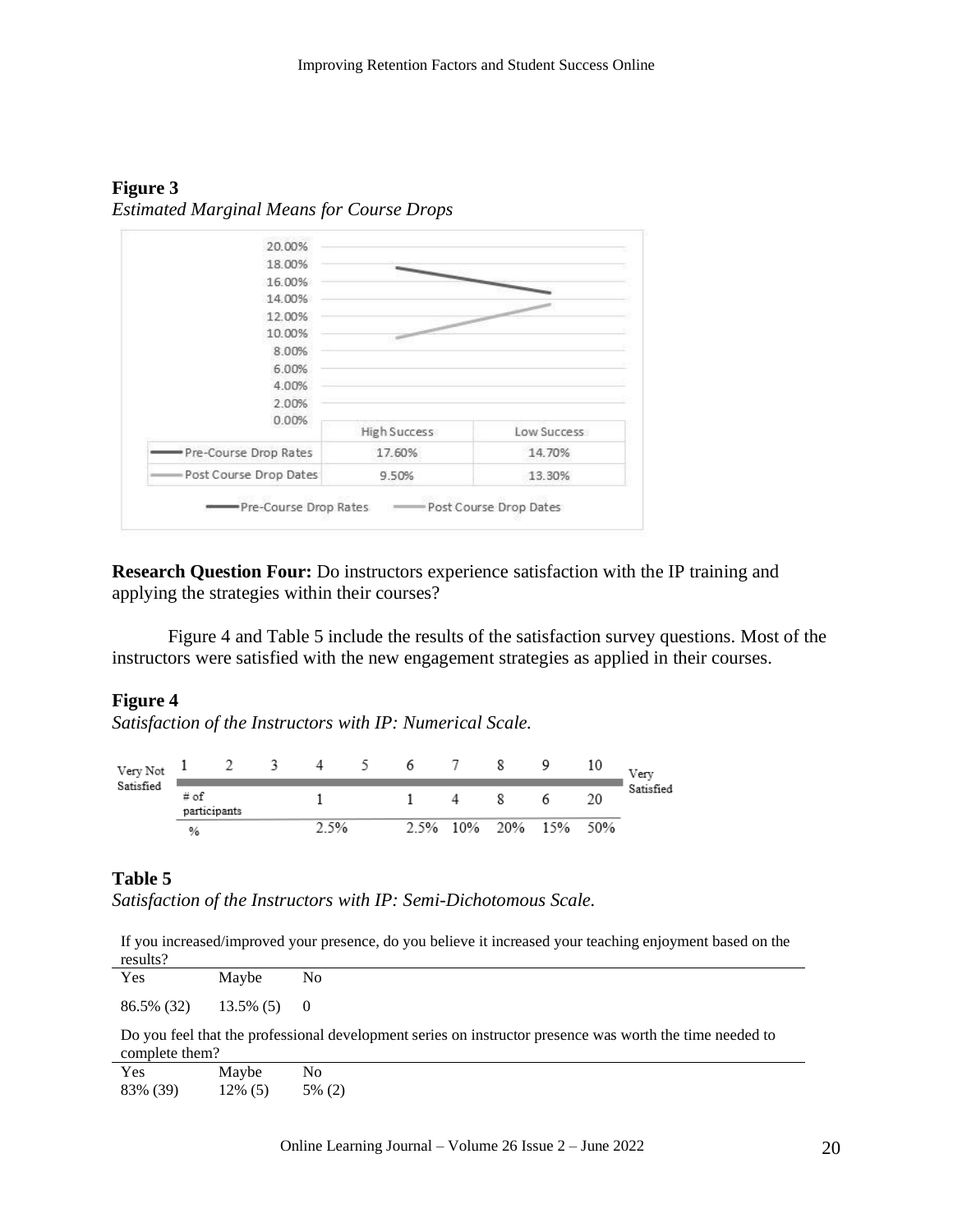\* Responders were also asked for a rationale. Overall instructors expressed feelings of increased efficacy, enjoyment, and improved student success in their courses. In addition, they felt the engagement strategies were a helpful addition to their strategy toolboxes. The specific qualitative results can be reviewed in Appendix A.

Please share any additional comments you would like to provide related to the topic of instructor presence in online courses. See Appendix B.

# *Interaction Effects of IQR for Course Pass Rates and Course Drop Rates*

The analysis also offered additional information that is helpful to addressing online learning concerns. There was a marginally significant interaction effect of IQR High/Low for course pass rates ( $p = .046$ ) and for course drops ( $p = .045$ ), suggesting more effective applications by high performing instructors. Study findings also indicated that IP applications were significantly higher  $(p < .01)$  in faculty who completed the training modules, as compared to pre-training application assessments.

# **Discussion and Recommendations**

# **Importance of Instructor Presence Applications Training**

Based on our findings, this research suggests that instructors' exposure to, and application of IP practices in the classroom, positively and significantly affect course pass rates and drops, which in turn affect student success and retention. Our findings support current research in the field connected to online teaching best practices and student achievement (Oyarzun et al., 2018; Popescu & Badea, 2020; Tyrväinen et al., 2021). Providing development opportunities for online instructors to be more effective at engaging with their students may be an important part of addressing the concerns associated with student success and retention in the online learning setting. We suggest that training offer specific applications rather than simply IP concepts, as well as using strategic measures to encourage accountability.

# **Instructor Presence Training Effects on Student Success and Retention Variables** *Course Pass Rates*

Course pass rates are an important factor when addressing student success (Kauffman, 2010). As our results suggest, instructors who were trained in utilizing IP engagement strategy applications experienced improvement in passing rates by their students. This finding further supports current research associated with teaching practices and improving pass/success rates (Hughes et al., 2021)

#### *Course Drop Rates*

As noted, course drop rates in online courses are a significant concern associated with online learning courses, which in turn affect overall retention. Our results indicated improvement in course drop rates in online courses where the instructors were trained in applying the IP strategies. Previous research has also suggested that the methods employed by instructors matters to lower the likelihood for dropping out of courses and programs (Budiman, 2018)

# **Instructor Satisfaction and Instructor Presence Training**

Although specifically targeted online learning studies are limited, organizational research (Reissová & Papay, 2021) has suggested that employees (instructors) who are less satisfied with their teaching experiences may be less likely to perform at optimal levels. This satisfaction is also considered cyclical: When the students are satisfied, instructors are satisfied (Moore, 2002, as cited by Bollinger et al., 2014). One element affecting satisfaction of instructors is an unbalanced workload, which was one concern about the post-effects of our training protocol. However, although applying IP strategies can take additional thought, planning, and purposeful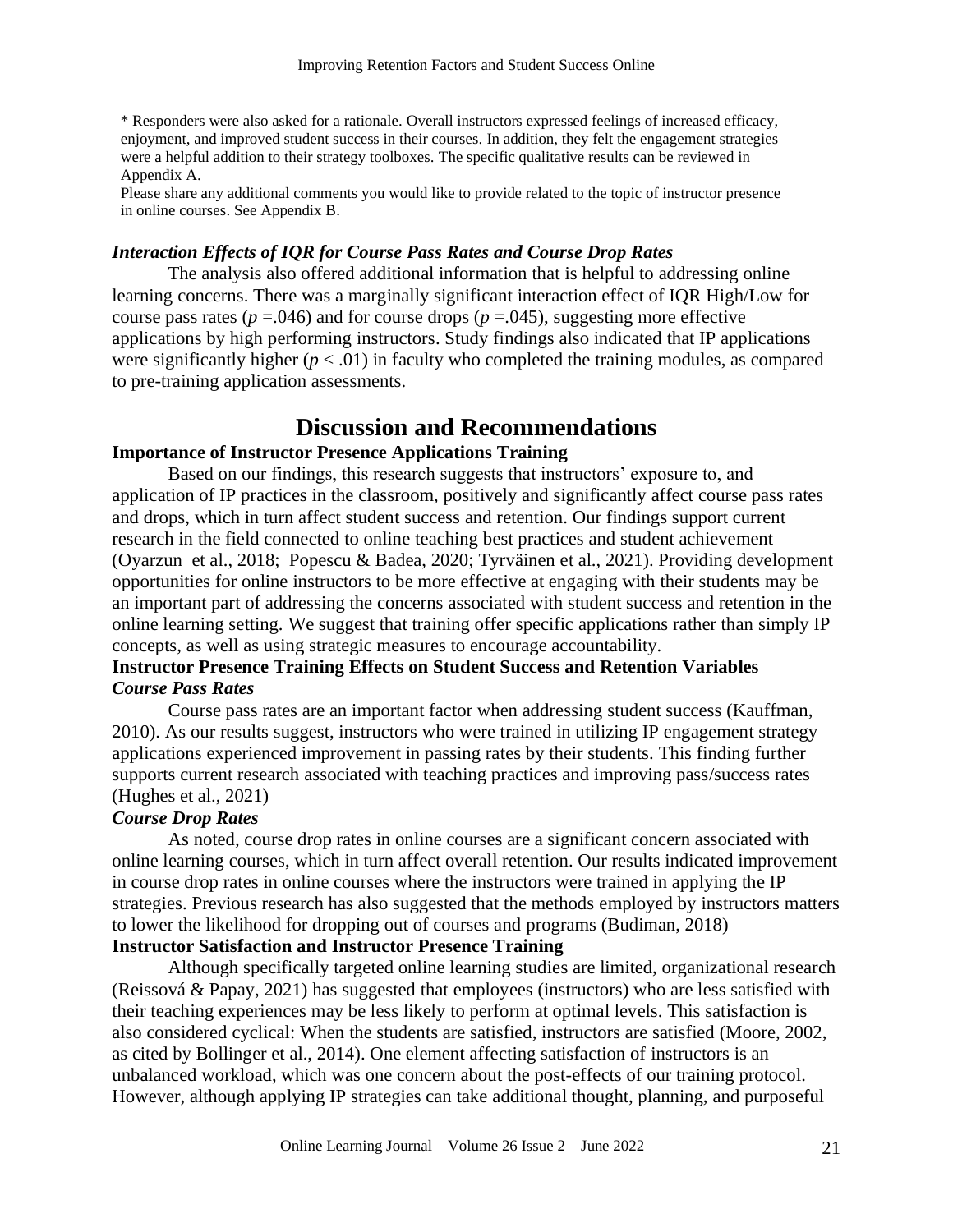engagement, the majority of participants were pleased with the new procedures, expressing satisfaction with the practices as well as the increased engagement experienced by their students.

In addition, the EVs were not found to be significant predictors for either course pass rates or drop rates, further strengthening the results of this study. The marginally significant interaction effect of IQR High/Low may suggest that those with higher performance experienced increased benefit using the strategies, or potentially felt more efficacious to do so, supporting previous research that suggests that performance ratings can positively affect retention, persistence, and student success (Jacob et al., 2017; Pascarella et al., 2008). **Limitations**

Although these findings offer pertinent information to the academic community about engaging online students to improve success and retention factors, the study is limited. First, data were not collected over subsequent remote terms or from other universities, which limit sustainability or more generalizable findings. Second, the length of time it took to disseminate the modules was over a year. Having the training offered sequentially and more quickly could affect the results, both positively and negatively. The small sample size also affects the generalizability of the findings.

# **Implications and Future Research**

Our findings support the growing evidence that online teaching strategies not only differ from face-to-face instruction (Paul & Jefferson, 2019), but must also be tailored to fit the context of the learning environment and its learners (Kim et al., 2019). In addition, it suggests that developing instructors associated with applicable strategies is necessary, as these practices may be limited by instructor self-perceptions and their ability to successfully teach online (Sliwinski & Rosser-Majors, 2018). IP, based on CoI, offers specific areas of consideration that can be applied to the identification and application of successful online teaching strategies as demonstrated by our research findings. These emerging online teaching and online design strategies are important to acknowledge when tackling the impeding concerns associated with retention and student success in the online learning environment.

It is becoming more evident, based on the growing research discoveries aligned to IP (Oyarzun et al., 2018; Popescu & Badea, 2020; Rosser-Majors et al., 2021 Tyrväinen et al., 2021), that all three IP components (teaching, social, and cognitive presence) must be addressed in unison, rather than as separate strategies, to develop specific and replicable strategy applications to improve variables associated to retention and student success. Educational administrators and leaders must consider how these practices can best be delineated to their instructors and to their course designers to develop the foundational advantages of these practices based on their own student populations, course design and timelines, as well as instructor motivation.

We also recommend future research that addresses IP sustainability potential, diverse instructor needs and satisfaction and the effects of performance, as well as replicated studies using the IP rubric to establish it as a valid and reliable tool for evaluating IP practices within classrooms.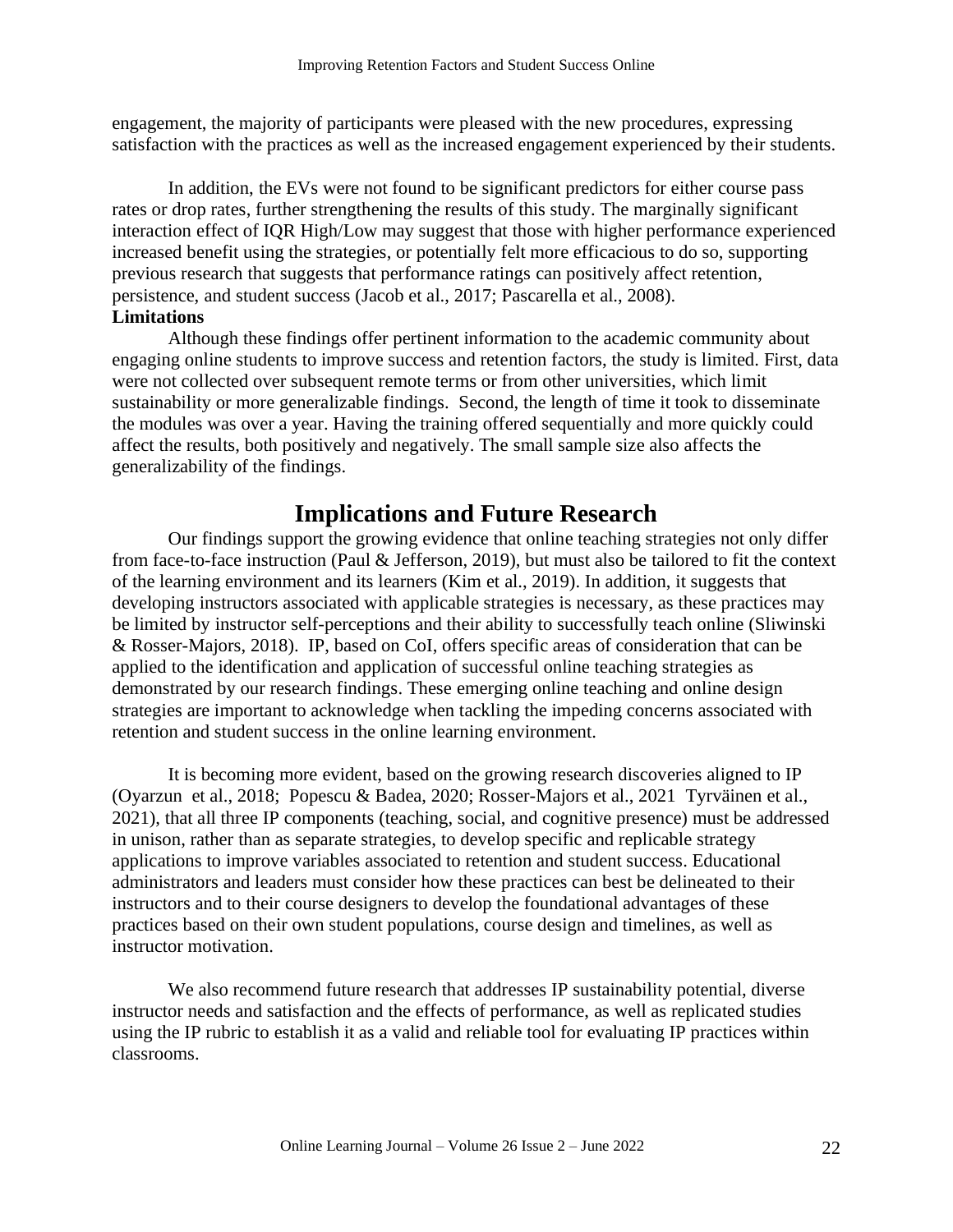# **Conclusion**

The educational landscape is always evolving, and various reasons exist why students of all ages seek online learning to complete college credits or an entire program of study. Acknowledging the challenges online institutions have experienced related to student success, retention, and graduation rates, and identifying sustainable online practices is essential. Effective instructional practices that evolve with technology must be applied to improve online learning outcomes and the results of our research are promising in the area of teaching methods associated with online education.

# **Data Availability Statement**

Raw data for this study can be obtained by writing to [Michelle.Majors@UAGC.edu](mailto:Michelle.Majors@UAGC.edu)

# **Declarations**

The authors declared no potential conflicts of interest with respect to the research, authorship, and/or publication of this article.

The authors assert that approval was obtained from an ethics review board (IRB) at the University of Arizona Global Campus, USA.

The authors declared that they received no financial support for the research, authorship, and/or publication of this article.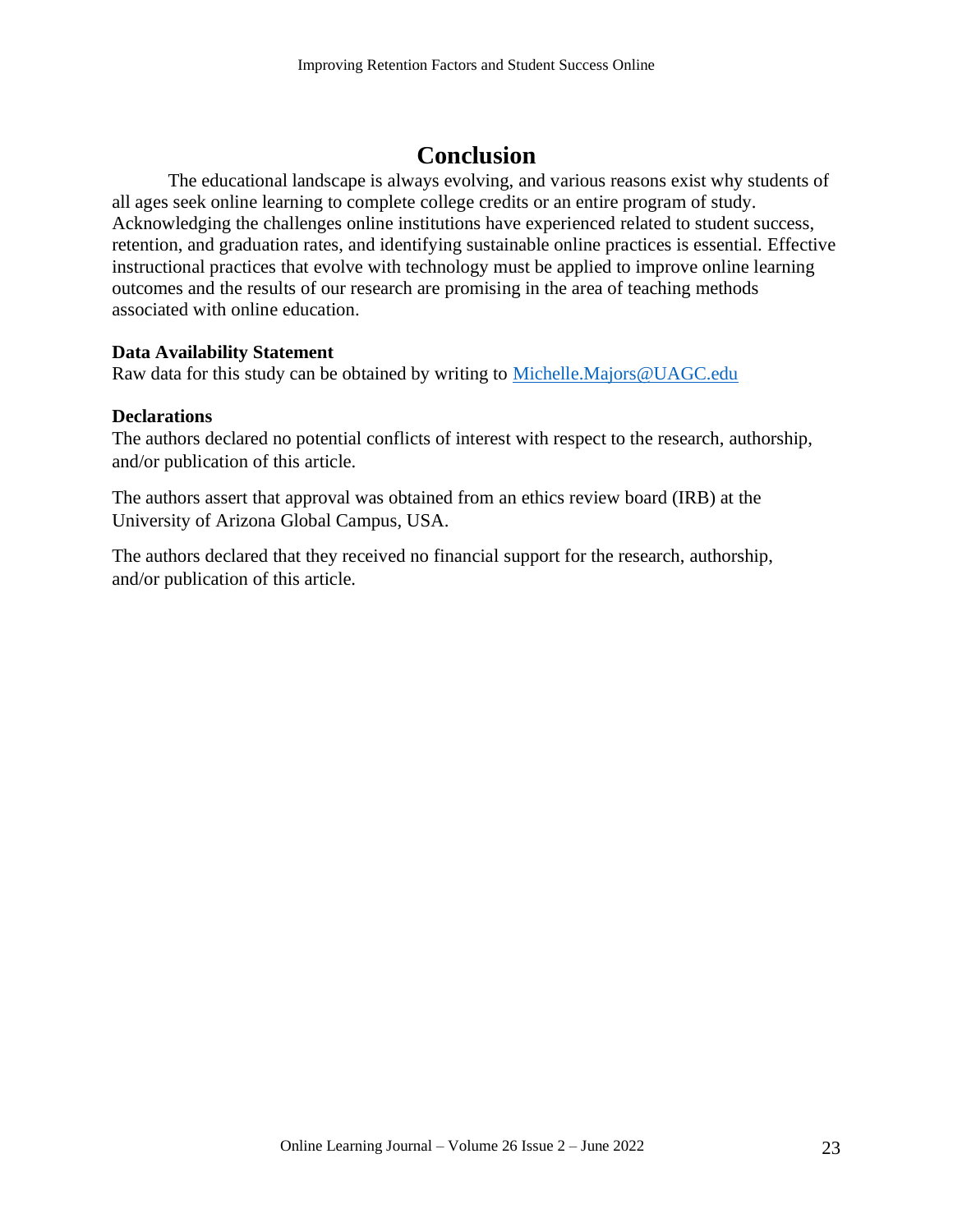# **References**

- Allen, I. E., & Seaman, J. (2015). *Grade level: Tracking online education in the United States.* Babson Survey Research Group. <https://eric.ed.gov/?id=ED572778>
- Allen, I. E., & Seaman, J. (2017). *Digital compass learning: Distance education enrollment report 2017.* Babson Survey Research Group. <https://onlinelearningsurvey.com/reports/digtiallearningcompassenrollment2017.pdf>
- Al-Samarraie, H., Teng, B. K., Alzahrani, A. I., & Alalwan, N. (2018). E-learning continuance satisfaction in higher education: A unified perspective from instructors and students, *Studies in Higher Education, 43*(11), 2003-2019. <http://dx.doi.org/10.1080/03075079.2017.1298088>
- Anderson, T. & Elloumi, F. (2008). *Theory and practice of online learning*(2nd ed.). AU Press. <https://ufdc.ufl.edu/AA00011700/00001>
- Anderson, T., Rourke, L., Garrison, D. R., & Archer, W. (2001). Assessing teaching presence in a compute conferencing context*. Journal of Asynchronous Learning Networks, 5*(2)*,* 1- 17.
- Arbaugh, J. B., Cleveland-Innes, M., Diaz, S. R., Garrison, D. R., Ice, P., Richardson, J. C., & Swan, K.P. (2008). Developing a community of inquiry instrument: Testing a measure of the community of inquiry framework using a multi-institutional sample. *The Internet and Higher Education, 11*(3), 133-136. <https://doi.org/10.1016/j.iheduc.2008.06.003>
- Bawa, P. (2016). Retention in online courses: Exploring issues and solutions—A literature review. *SAGE Open*.<https://doi.org/10.1177/2158244015621777>
- Bolliger, D. U., Inan, F. A., & Wasilik, O. (2014). Development and validation of the online instructor satisfaction measure (OISM). *Educational Technology & Society, 17*(2), 183– 195.
- Bolliger, D. U., & Wasilik, O. (2009). Factors influencing faculty satisfaction with online teaching and learning in higher education. *Distance Education, 30*(1)*,* 103-116.
- Brookhart, S. M. (2013). *How to create and use rubrics for formative assessment and grading.*  Association for Supervision and Curriculum Development.
- Buchanan, T., Sainter, P. & Saunders, G. (2013). Factors affecting faculty use of learning technologies: Implications for models of technology adoption. *Journal of Computing in Higher Education, 25***,** 1–11.<https://doi.org/10.1007/s12528-013-9066-6>
- Budiman, R. (2018). Factors related to students' drop out of a distance language learning programme. *Journal of Curriculum and Teaching, 7*(2), 12–19.

,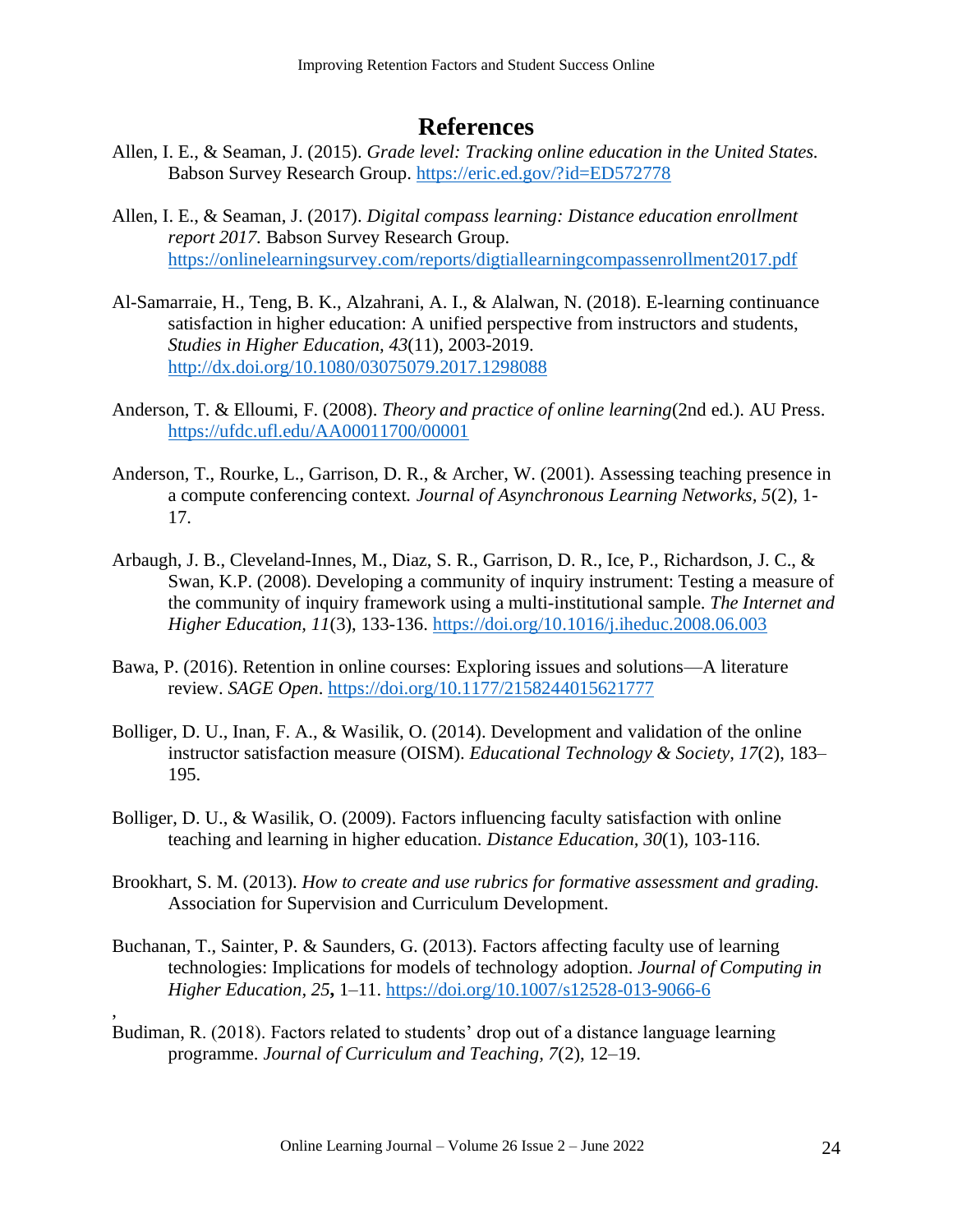- Carr, S. (2000). As distance education comes of age, the challenge is keeping the students. *Chronicle of Higher Education, 46*(23)*,* A39–A41.
- Caskurlu, S. (2018). Confirming the subdimensions of teaching, social, and cognitive presences: A construct validity study. *Internet and Higher Education, 39*, 1-12.
- Castellanos-Reyes, D.. (2020). 20 years of the community of inquiry framework. *TechTrends, 64*(4), 557-560.<http://dx.doi.org/10.1007/s11528-020-00491-7>
- Chen, K.-C & Jang, S.-J. (2010). Self-determination theory: Implications for motivation in online learning. *Distance Education*. 127-148.
- Christensen, S. S. & Spackman, J. S. (2017). Dropout rates, student momentum, and course walls: A new tool for distance education designers. *The Journal of Educators Online, 14*(2).<https://files.eric.ed.gov/fulltext/EJ1150708.pdf>
- Collins, K., Groff, S., Mathena, C., & Kupczynski, L. (2019). Asynchronous video and the development of instructor social presence and student engagement. *Turkish Journal of Distance Education, 20*(1), 53-70.
- Damm, C (2016). Applying a community of inquiry instrument to measure student engagement in large online courses. *Current Issues in Emerging e-Learning, 3*(1), 138-173. <https://scholarworks.umb.edu/cgi/viewcontent.cgi?article=1032&context=ciee>
- Dietrich, D. (2015). Why instructor satisfaction cannot be ignored. *eLearn Magazine*. <https://elearnmag.acm.org/archive.cfm?aid=2735931>
- Dixson, M. D. (2010). Creating effective student engagement in online courses: What do students find engaging? *Journal of the Scholarship of Teaching and Learning, 10*(2), 1- 13.
- Doménech-Betoret, F., Abellán-Roselló, L., & Gómez-Artiga, A. (2017). Self-efficacy, satisfaction, and academic achievement: The mediator role of students' expectancy-value beliefs. *Frontiers in Psychology*, *8*, 1193.<https://doi.org/10.3389/fpsyg.2017.01193>
- Dufner, S. (2018). *Reluctance toward online teaching* [Doctoral dissertation, St. Cloud State University]*.* Culminating Projects in Higher Education Administration*.*  [https://repository.stcloudstate.edu/hied\\_etds/27](https://repository.stcloudstate.edu/hied_etds/27)
- Evans, S. (2020). Personalities of introductory course instructors and course completion: A correlational study. *Journal of College Student Retention, 22*(1), 2-16.
- Friedman, B., Bonzo, S. & Ketcham, G. (2017). Instructor satisfaction and motivation in online teaching environments: A job design framework. *The BRC Academy Journal of Education, 6*(1)*,* 141–56. <http://dx.doi.org/10.15239/j.brcacadje.2017.06.01.ja02>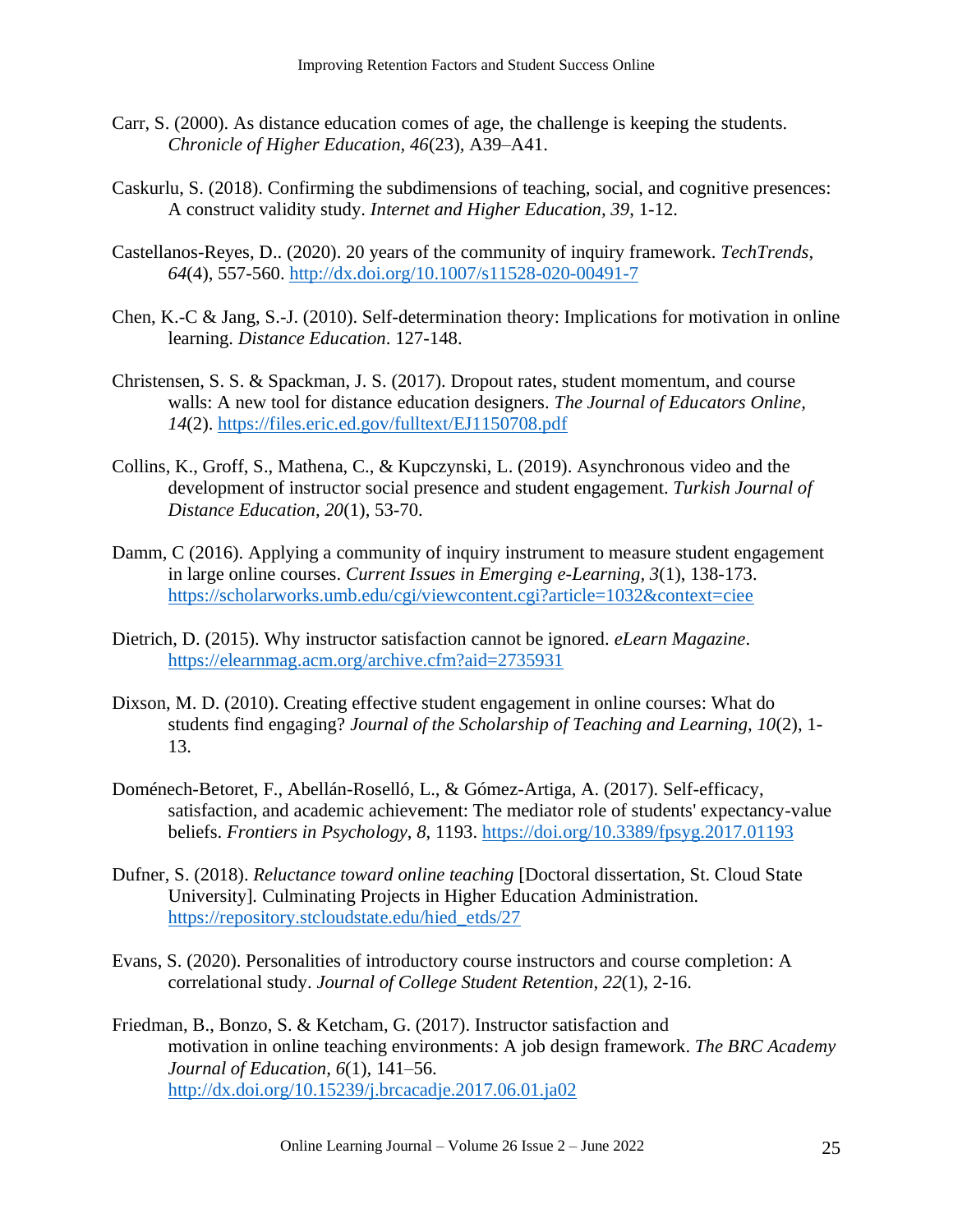- Gallagher, S. & Palmer, J. (2020, September 29). The pandemic pushed universities online. The change was long overdue. *Harvard Business Review.* [https://hbr.org/2020/09/the](https://hbr.org/2020/09/the-pandemic-pushed-universities-online-the-change-was-long-overdue)[pandemic-pushed-universities-online-the-change-was-long-overdue](https://hbr.org/2020/09/the-pandemic-pushed-universities-online-the-change-was-long-overdue)
- Garrison, D. (2009). Communities of inquiry in online learning. In P. Rogers, G. Berg, J. Boettcher, C. Howard, L. Justice, & K. Schenk (Eds.), *Encyclopedia of Distance Learning* (2nd ed., pp. 352-355)*.* IGI Global. [http://doi:10.4018/978-1-60566-198-](http://doi:10.4018/978-1-60566-198-8.ch052) [8.ch052](http://doi:10.4018/978-1-60566-198-8.ch052)
- Garrison, D. R., Anderson, T., & Archer, W. (1999). Critical inquiry in a text-based environment: Computer conferencing in higher education. *The Internet and Higher Education, 2*(2), 87-105.
- Garrison, D. R., Anderson, T., & Archer, W. (2000). Critical thinking, cognitive presence, and computer conferencing in distance education. *American Journal of Distance Education, 15*(1), 7−23.
- Garrison, D. R., Anderson, T., & Archer, W. (2010). The first decade of the community of inquiry framework: A retrospective. *Internet and Higher Education*, *13*, 5–9.
- Gray, J. A. & DiLoreto, M. (2016). The effects of student engagement, student satisfaction, and perceived learning in online learning environments. *NCPEA International Journal of Educational Leadership Preparation, 11*(1). <https://files.eric.ed.gov/fulltext/EJ1103654.pdf>
- Green, T., Alejandro, J., & Brown, A. H. (2009). The retention of experienced faculty in online distance education programs: Understanding factors that impact their involvement. *The International Review of Research in Open and Distributed Learning, 10*(3)*.*
- Gronlund, N. E. (1998). *Assessment of student achievement*. Allyn & Bacon.
- Gyurko, J., MacCormack, P., Bless. M. M., & Jodl, J. (2016). *Why colleges and universities need to invest in quality teaching more than ever* [White paper]. American Council on Education.<http://acue.org/wp-content/uploads/2018/07/ACUE-White-Paper1.pdf>
- Hart, C. M. D., Friedman, E., & Hill, M. (2017). Online course-taking and student outcomes in California community colleges. *Education Finance and Policy, 13*(1), 42-71. [https://doi.org/10.1162/edfp\\_a\\_00218](https://doi.org/10.1162/edfp_a_00218)
- Holzberger, D., Philipp, A., & Kunte, M. (2013). How teachers' self-efficacy is related to instructional quality: A longitudinal analysis. *Journal of Educational Psychology. 105*(3), 774–786. <https://www.researchgate.net/publication/263923134>
- Hughes, J., Kisa, Z., Sharp, D., (2021). *Exploring teachers' influence on student success in an online biology course.* U.S. Department of Education. [https://ies.ed.gov/ncee/edlabs/regions/ southeast/pdf/REL\\_2021056.pdf](https://ies.ed.gov/ncee/edlabs/regions/%20southeast/pdf/REL_2021056.pdf)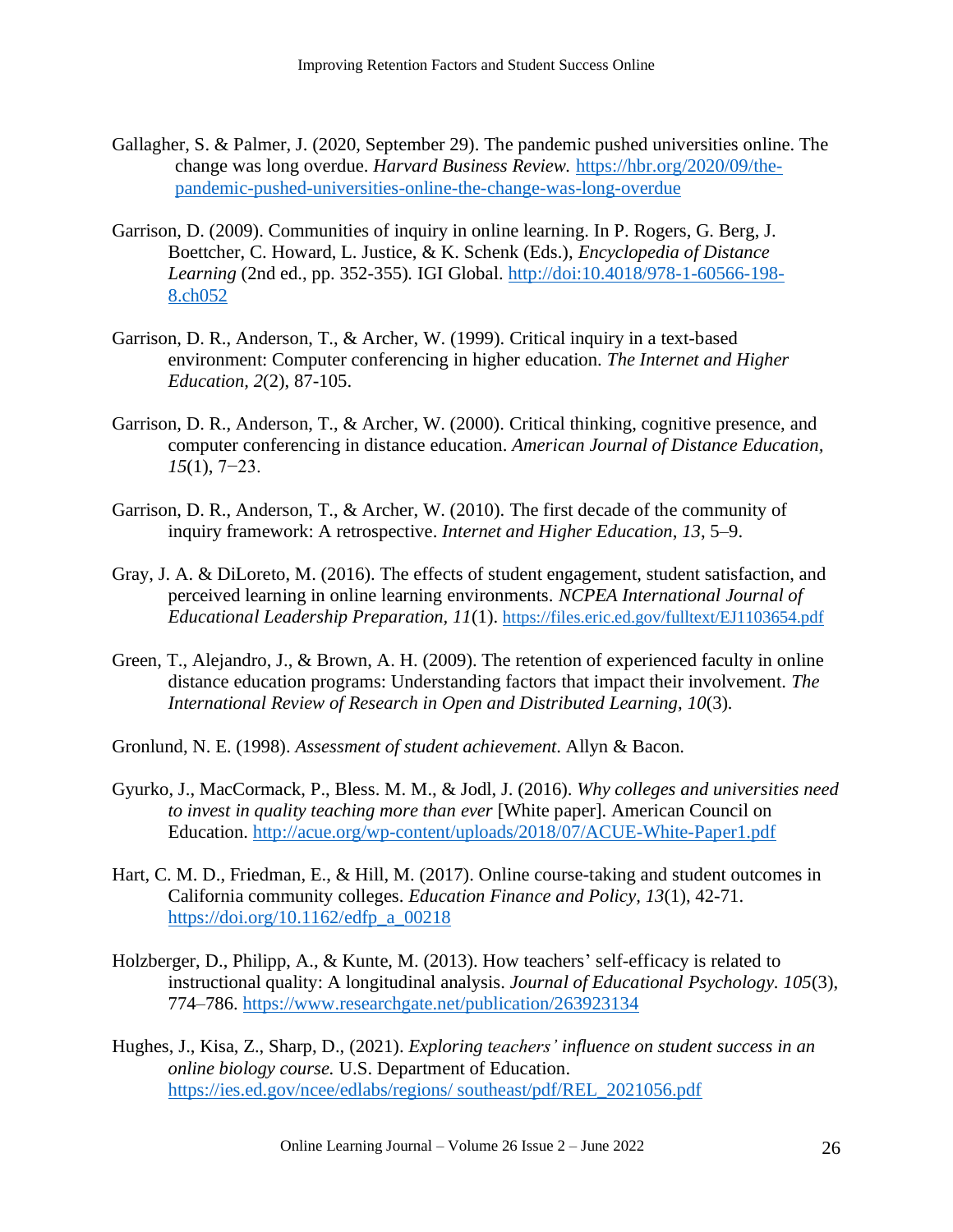- Hwangji, L. (2020). Online learning: The meanings of student engagement. *Education Journal, 9*(3), 73-79.
- Hwangji, L. (2018). Implementing comprehensive interventions to support student success in online learning. *International Journal of Teaching and Education, 6*(2), 87-107.
- Kauffman, H. (2015). A review of predictive factors of student success in and satisfaction with online learning. *Communication Sciences and Disorders, Research in Learning Technology, 23*. https://doi.org/10.3402/rlt.v23.26507
- Kim, S., Raza, M., & Seidman, E. (2019). Improving 21st-century teaching skills: The key to effective 21st-century learners. *Research in Comparative and International Education. 14*(1). 99-117.<https://doi.org/10.1177/1745499919829214>
- Jacob, B. A., Stange, K., & De Vlieger, P. (2017). Measuring up: Assessing instructor effectiveness in higher education. *Education Next, 17*(3)*,* 68–74.
- Jamieson, M. V. & Shaw, J. M. (2019). Student and instructor satisfaction and engagement with blended learning in chemical engineering design. *2017: Proceedings of the Canadian Engineering Education Association (CEEA17) Conference*, Paper 40. <https://doi.org/10.24908/pceea.vi0.13474>
- Koo, T. K., & Li, M. Y. (2016). A guideline of selecting and reporting intraclass correlation coefficients for reliability research. *Journal of Chiropractic Medicine*, *15*(2), 155–163. <https://doi.org/10.1016/j.jcm.2016.02.012>
- Krzyszkowska, K., & Mavrommati, M. (2020). Applying the community of inquiry e-learning model to improve the learning design of an online course for in-service teachers in Norway. *The Electronic Journal of e-Learning, 18*(6), 462-475. <https://doi.org/10.34190/JEL.18.6.001>
- Lackey, K. (2011). Faculty development: An analysis of current and effective training strategies for preparing faculty to teach online. *Online Journal of Distance Learning Administration, 14*(5)*.* <https://www.learntechlib.org/p/76607/>
- Lederman, D. (2020). The shift to remote learning: The human element. *Inside Higher Education*. [https://www.insidehighered.com/digital-learning/article/2020/03/25/how](https://www.insidehighered.com/digital-learning/article/2020/03/25/how-shift-remote-learning-might-affect-students-instructors-and)[shift-remote-learning-might-affect-students-instructors-and](https://www.insidehighered.com/digital-learning/article/2020/03/25/how-shift-remote-learning-might-affect-students-instructors-and)
- Lederman, D. (2018). Online education ascends. *Inside Higher Education.* [https://www.insidehighered.com/digital-learning/article/2018/11/07/new-data-online](https://www.insidehighered.com/digital-learning/article/2018/11/07/new-data-online-enrollments-grow-and-share-overall-enrollment)[enrollments-grow-and-share-overall-enrollment](https://www.insidehighered.com/digital-learning/article/2018/11/07/new-data-online-enrollments-grow-and-share-overall-enrollment)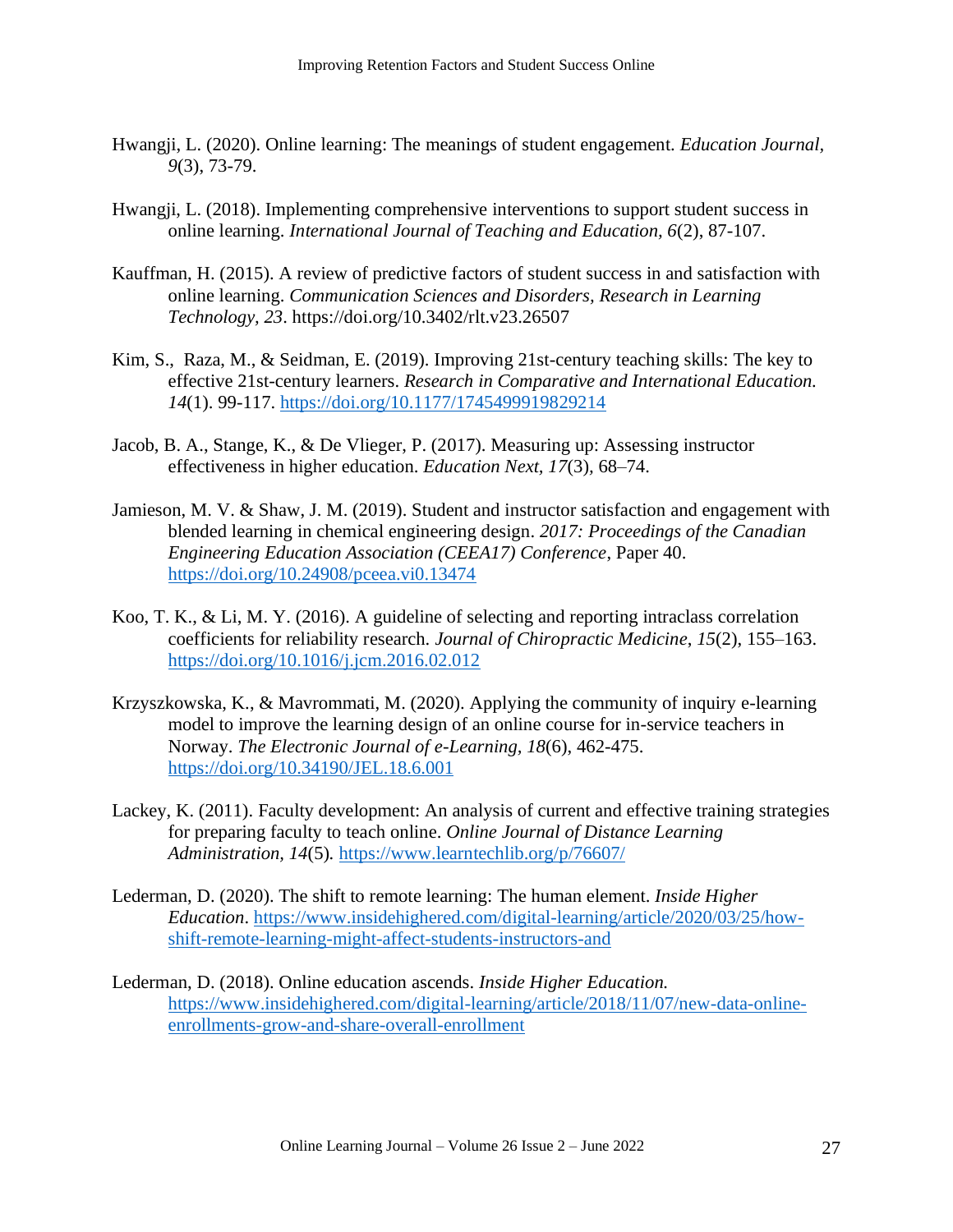- Lee, Y. & Choi, J. (2011). A review of online course dropout research: implications for practice and future research. *Educational Technology and Research Development, 59*, 593–618. <https://doi.org/10.1007/s11423-010-9177-y>
- Lieberman, M.D. (2013). *Social: Why our brains are wired to connect.* Oxford University Press.
- Lloyd, S. A., Byrne, M. M., & McCoy, T. S. (2012). Faculty-perceived barriers of online education. *Journal of Online Learning and Teaching*, *8*(1), 1-12.
- Mandernach, B. J., Barclay, J. P., Huslig, S., & Jackson, C. M. (2015). Faculty engagement as a function of instructional mode and employment status. *Journal of Instructional Research, 4*, 159-167. <https://doi.org/10.9743/jir.2015.20>
- Martin, F., & Bolliger, D. U. (2018). Engagement matters: Student perceptions on the importance of engagement strategies in the online learning environment. *Online Learning, 22*(1)*,* 205-222.<http://dx.doi.org/10.24059/olj.v22i1.1092>
- Moore, J. C. (2002). *Elements of quality: The Sloan-CTM framework.* Needham, MA: Sloan Consortium.
- National Center for Education Statistics' Integrated Postsecondary Education Data System . (2018). *Selected statistics for degree-granting postsecondary institutions that primarily offer online programs, by control of institution and selected characteristics: Fall 2018 and 2017-18* [Table 311.33]. [https://nces.ed.gov/ipeds/Search?query=online&query](https://nces.ed.gov/ipeds/Search?query=online&query%202=online&resultType=all&page=1&sortBy=relevance&overlayDigestTableId=202004)  [2=online&resultType=all&page=1&sortBy=relevance&overlayDigestTableId=202004](https://nces.ed.gov/ipeds/Search?query=online&query%202=online&resultType=all&page=1&sortBy=relevance&overlayDigestTableId=202004)
- National Student Clearinghouse Research Center. (2019). Persistence & retention 2019. <https://nscresearchcenter.org/snapshotreport35-first-year-persistence-and-retention/>
- Oyarzun, B., Barreto, D., & Conklin, S. (2018). Instructor social presence effects on learner social presence, achievement, and satisfaction. *TechTrends: Linking Research & Practice to Improve Learning*, *62*(6), 625–634. [https://doi-org.proxy](https://doi-org.proxy-library.ashford.edu/10.1007/s11528-018-0299-0)[library.ashford.edu/10.1007/s11528-018-0299-0](https://doi-org.proxy-library.ashford.edu/10.1007/s11528-018-0299-0)
- Palloff, R. M., & Pratt, K. (2013). *Lessons from the virtual classroom: The realities of online teaching* (2nd ed.). Jossey-Bass.
- Pascarella, E. T., Seifert, T. A., & Whitt, E. J. (2008). Effective instruction and college student persistence: Some new evidence. *New Directions for Teaching and Learning, 115,* 55– 70.
- Paul, J. & Jefferson, F. (2019). A comparative analysis of student performance in an online vs. face-to-face environmental science course from 2009 to 2016. *Frontiers in Computer Science, 12*(1). 1-9.<https://doi.org/10.3389/fcomp.2019.00007>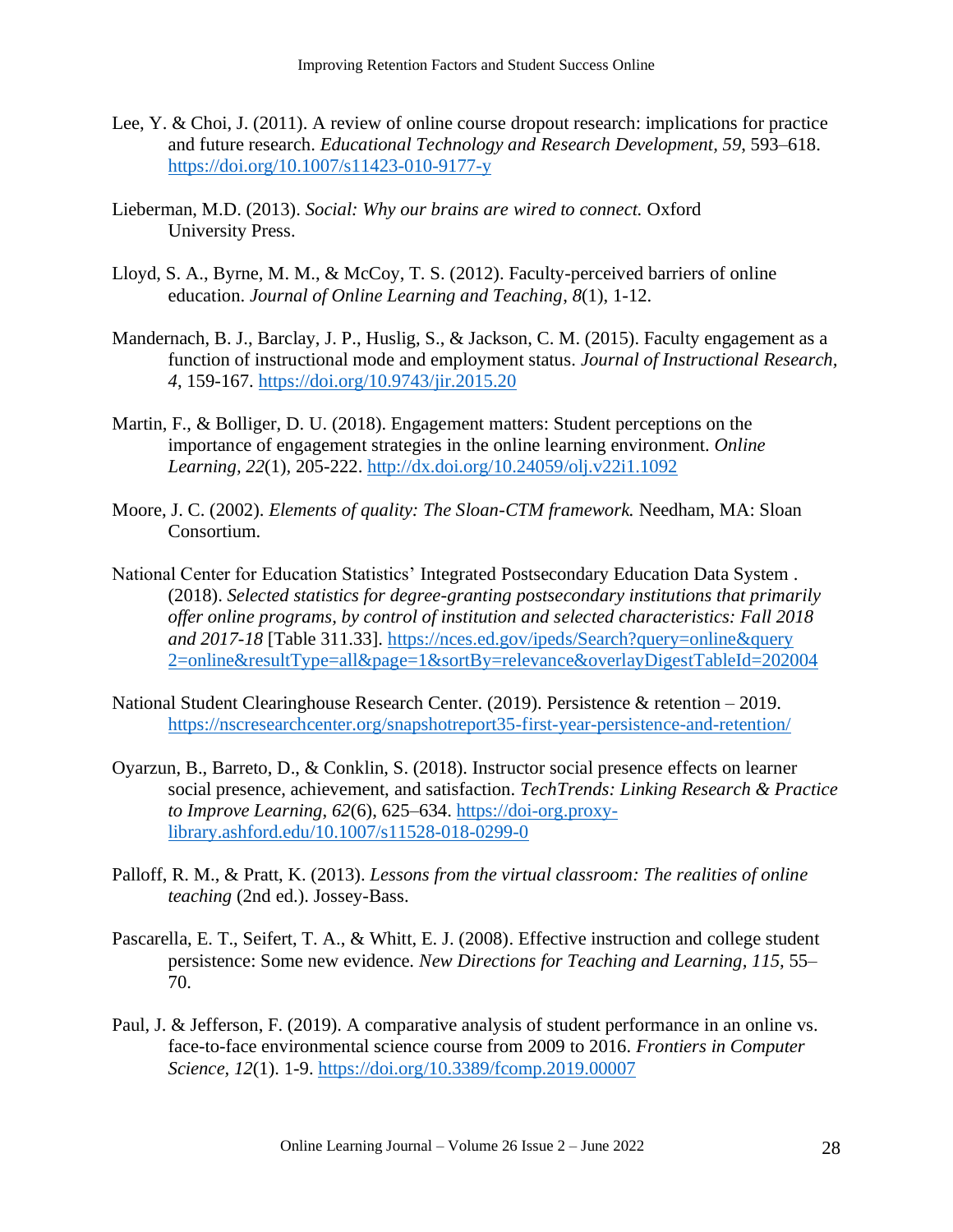- Popescu, E., & Badea, G. (2020). Exploring a community of inquiry supported by a social media-based learning environment. *Educational Technology & Society, 23*(2), 61–76.
- Rebeor, S., Rosser-Majors, M., McMahon, C., & Anderson, S. (2019, April). *Social, cognitive, & teaching presence: Impact on faculty and AU's diverse student body* [Conference session]. TCC Worldwide Online Conference.
- Reissová, A., & Papay, M. (2021). Relationship between employee engagement, job satisfaction and potential turnover. *TEM Journal, 10*(2), 847–852. [https://doi-org.proxy](https://doi-org.proxy-library.ashford.edu/10.18421/TEM102-44)[library.ashford.edu/10.18421/TEM102-44](https://doi-org.proxy-library.ashford.edu/10.18421/TEM102-44)
- Rosser-Majors, M., Rebeor, S., McMahon, C., & Anderson, S. (2021). Applying online instructor presence amidst changing times. In A. Slapac, P. Balcerzak, & K. O'Brien (Eds.), *Handbook of Research on the Global Empowerment of Educators and Student Learning Through Action Research* (pp. 170-198). IGI Global. [https://www.igi](https://www.igi-global.com/chapter/applying-online-instructor-presence-amidst-changing-times/279302)[global.com/chapter/applying-online-instructor-presence-amidst-changing-times/279302](https://www.igi-global.com/chapter/applying-online-instructor-presence-amidst-changing-times/279302)
- Saroyana, A., & Trigwell, K. (2015). Higher education teachers' professional learning: Process and outcome [Snapshot report]. *Studies in Educational Evaluation. 46,* 92–101.
- Seaton, J. X., & Schwier, R. (2014). An explanatory case study of online instructors: Factors associated with instructor engagement. *International Journal of E-Learning & Distance Education, 29*(1)*,* 1-16.<http://ijede.ca/index.php/jde/article/view/870/1536>
- Sliwinski, L., & Rosser-Majors, M. (2018, October). *Faculty development and student learning: A deep dive into instructor presence*. OLC Innovate: Online Learning Consortium.
- Smalley, A. (2020). Higher education responses to coronavirus (COVID-19). *National Conference of State Legislatures.* [https://www.ncsl.org/research/education/higher](https://www.ncsl.org/research/education/higher-education-responses-to-coronavirus-covid-19.aspx)[education-responses-to-coronavirus-covid-19.aspx](https://www.ncsl.org/research/education/higher-education-responses-to-coronavirus-covid-19.aspx)
- Sorensen, C. & Donovan, J. (2017). An examination of factors that impact the retention of online students at a for-profit university. *Online Learning, 21*(3), 206-221. <https://doi.org/10.24059/olj.v21i3.935>
- Stenbom, S. (2018). A systematic review of the Community of Inquiry survey. *Internet and Higher Education, 39*, 22-32.
- Stoessel, K., Ihme, T. A., Barbarino, M., Fisseler, B., & Stürmer, S. (2015). Sociodemographic diversity and distance education: Who drops out from academic programs and why? *Research in Higher Education, 56*(3), 228–246. [http://dx.doi.org/10.1007/s11162-014-](http://dx.doi.org/10.1007/s11162-014-9343-x) [9343-x](http://dx.doi.org/10.1007/s11162-014-9343-x)
- Tinto, V. (2012). *Completing college: Rethinking institutional action.* University of Chicago Press.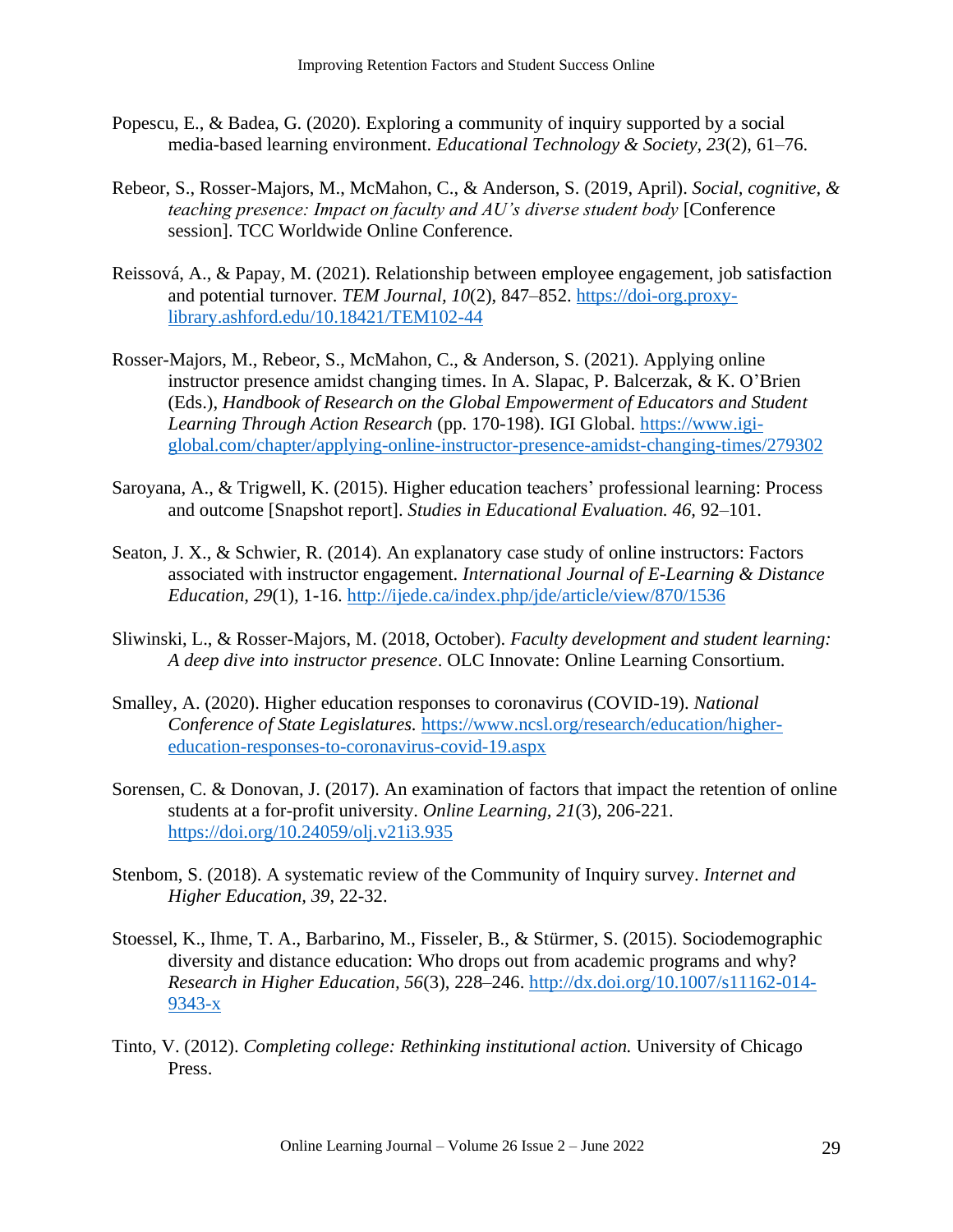- Toropova, A., Myrberg, E., & Johansson, S. (2021) Teacher job satisfaction: The importance of school working conditions and teacher characteristics. *Educational Review, 73*(1), 71-97. [https://doi.org/10.1080/00131911.2019.1705247](https://bpiedu-my.sharepoint.com/personal/michelle_majors_ashford_edu/Documents/https​:/doi.org/10.1080/00131911.2019.1705247)
- Tyrväinen, H., Uotinen, S., & Valkonen, L. (2021). Instructor presence in a virtual classroom. *Open Education Studies, 3*(1), 132–146. [https://doi-org.proxy](https://doi-org.proxy-library.ashford.edu/10.1515/edu-2020-0146)[library.ashford.edu/10.1515/edu-2020-0146](https://doi-org.proxy-library.ashford.edu/10.1515/edu-2020-0146)
- U.S. Department of Education. (2017). *Number and percentage of students enrolled in degreegranting postsecondary institutions, by distance education participation, location of student, level of enrollment, and control and level of institution: Fall 2015 and fall 2016* [Table 311.15]. [https://nces.ed.gov/programs/digest/d17/tables/dt17\\_311.15.asp](https://nces.ed.gov/programs/digest/d17/tables/dt17_311.15.asp)
- U.S Department of Education. (2019). *Distance learning* [Table 311.15]. <https://nces.ed.gov/fastfacts/display.asp?id=80>
- Xavier, M., & Meneses, J. (2020). *Dropout in online higher education: A scoping review from 2014 to 2018*. Barcelona: eLearn Center, Universitat Oberta de Catalunya. <https://doi.org/10.7238/uoc.dropout.factors.2020>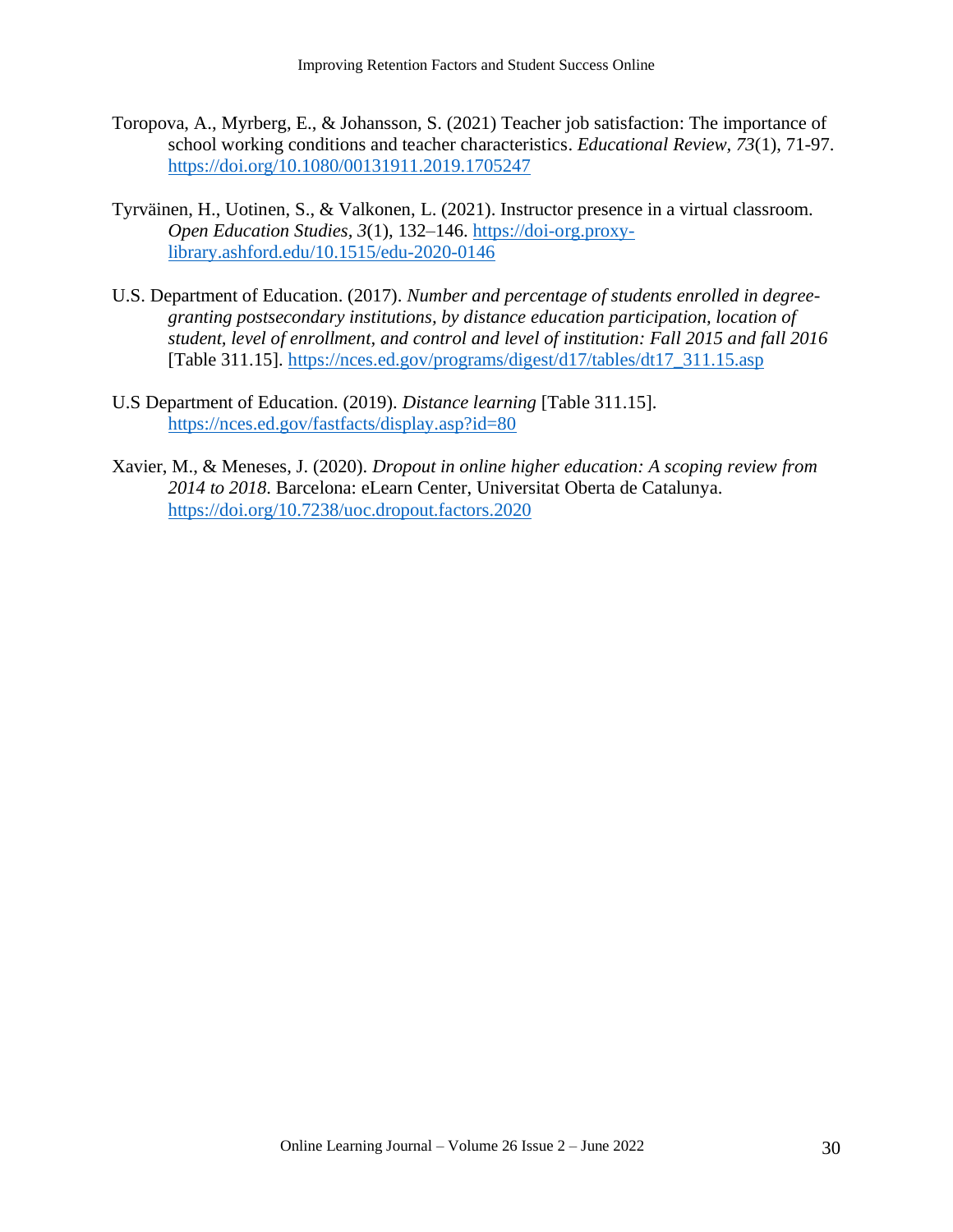#### Appendix A

#### **Instructor Rationale: Research Question #4**

**YES**

#### **Question: If you increased/improved your presence, do you believe it increased your teaching enjoyment based on the results?**

**83% (39)** "I was a bit hesitant at first to try some of the social presence ideas to show emotion or disclose myself too much. Now I think it is a great way to connect and build trust. It engages me more too."

> "…Just a short note on my experience with video responses and the impact on instructor surveys and retention. My survey percentages for the 1/22 course were the best I have ever. May be an anomaly, but according to student responses it was directly connected to video responses for all DQ's and announcements. I believe that retention was better too because of personal touch…Glad I did the training modules to find out this option existed."

"Thank you for offering such an incredible training. I think that we can all get a little bit stuck doing things just one way, and this has certainly opened by eyes to some to some amazing new strategies to apply in my classroom. I am so excited to get started!"

"I found it a good learning experience to give me the scholarly background for why these interrelated concepts are important for student learning and retention. I find myself already using some of these techniques in my current class."

"It is encouraging seeing students succeed."

"Yes, I see more engagement, critical-thinking and reflection by my students with original and peer replies."

"Teachers should also be learning and receiving benefit from their own activities. Gratification regarding student learning is one area that is important for instructor morale."

"Since presence foster's student success, and I am driven by their successes, increased presence does lead to more exciting / enjoyable outcome."

"Hearing positive feedback from students as well as fulfilling a challenge to continue to grow as a teacher has been satisfying."

Improved self confidence that I will be making a difference

"I am enjoying my teaching experience very much. I think that resources we are being provided by the department administration are excellent. The faculty engagement is extremely helpful in engaging with the students that need improvement in the class. I really am grateful for the opportunity…"

"Yes, I think if I learned feedback with video or explaining grading both the students and I would accomplish more engagement."

"It is more fun to engage and ensure that students are learning and understanding, rather than merely grading."

"Teaching in an online setting is much more enjoyable when you can see student engagement increase due to the instructor being more present and finding ways to make the classroom more interactive and fun."

"I love this series and greatly appreciate the time and attention that was put into their development. I hope to see updates or refresher courses over the next few years."

"Overall, just excellent material that bridged theory with the provision of realistic tools." "GREAT course"

"Thank you for your commitment to teaching excellence in the classroom."

"Thank you so much! I found the modules to be very informative, engaging and helpful in continuing to assist me in effectively engaging my students!"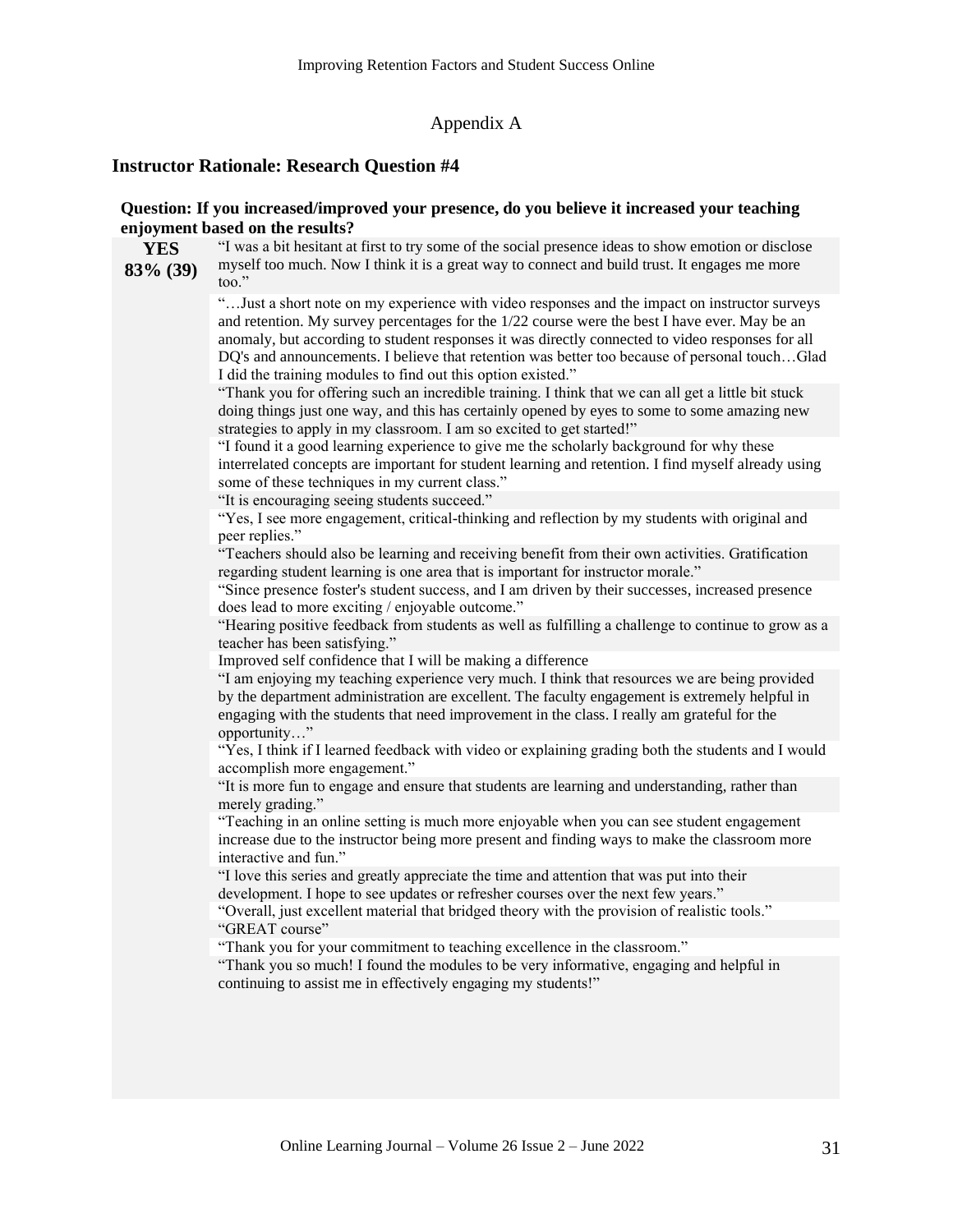| I enjoy being present as an instructor. It is fulfilling and makes the experience very rewarding.<br><b>Maybe</b><br>Seeing the difference it makes in students' lives makes it worthwhile; however, I am also feeling<br>$12\%$ (5)<br>incredibly burnt out. There is not enough time to spend in the classroom and to be present, and I<br>end up feeling like I am performing more poorly because I can see where I am failing - even when<br>I know I am giving it everything I can. |                                                                                                                                                                                                                                                                                                 |  |  |  |
|------------------------------------------------------------------------------------------------------------------------------------------------------------------------------------------------------------------------------------------------------------------------------------------------------------------------------------------------------------------------------------------------------------------------------------------------------------------------------------------|-------------------------------------------------------------------------------------------------------------------------------------------------------------------------------------------------------------------------------------------------------------------------------------------------|--|--|--|
|                                                                                                                                                                                                                                                                                                                                                                                                                                                                                          | Not sure yet.                                                                                                                                                                                                                                                                                   |  |  |  |
|                                                                                                                                                                                                                                                                                                                                                                                                                                                                                          | Yes, my teaching enjoyment is based upon student success.                                                                                                                                                                                                                                       |  |  |  |
|                                                                                                                                                                                                                                                                                                                                                                                                                                                                                          | It seems as though work requirements are steadily increasing over the years while pay is not<br>climbing at the same rate. It feels as though we are implementing some of these new strategies<br>essentially on volunteer time, which decreases enjoyment in a teaching job since it is a job. |  |  |  |
|                                                                                                                                                                                                                                                                                                                                                                                                                                                                                          | I am not sure. Again, I have just completed this series.                                                                                                                                                                                                                                        |  |  |  |
| N <sub>0</sub><br>$F^{\Lambda}$ (A)                                                                                                                                                                                                                                                                                                                                                                                                                                                      | It is about the same.                                                                                                                                                                                                                                                                           |  |  |  |

**5% (2)**